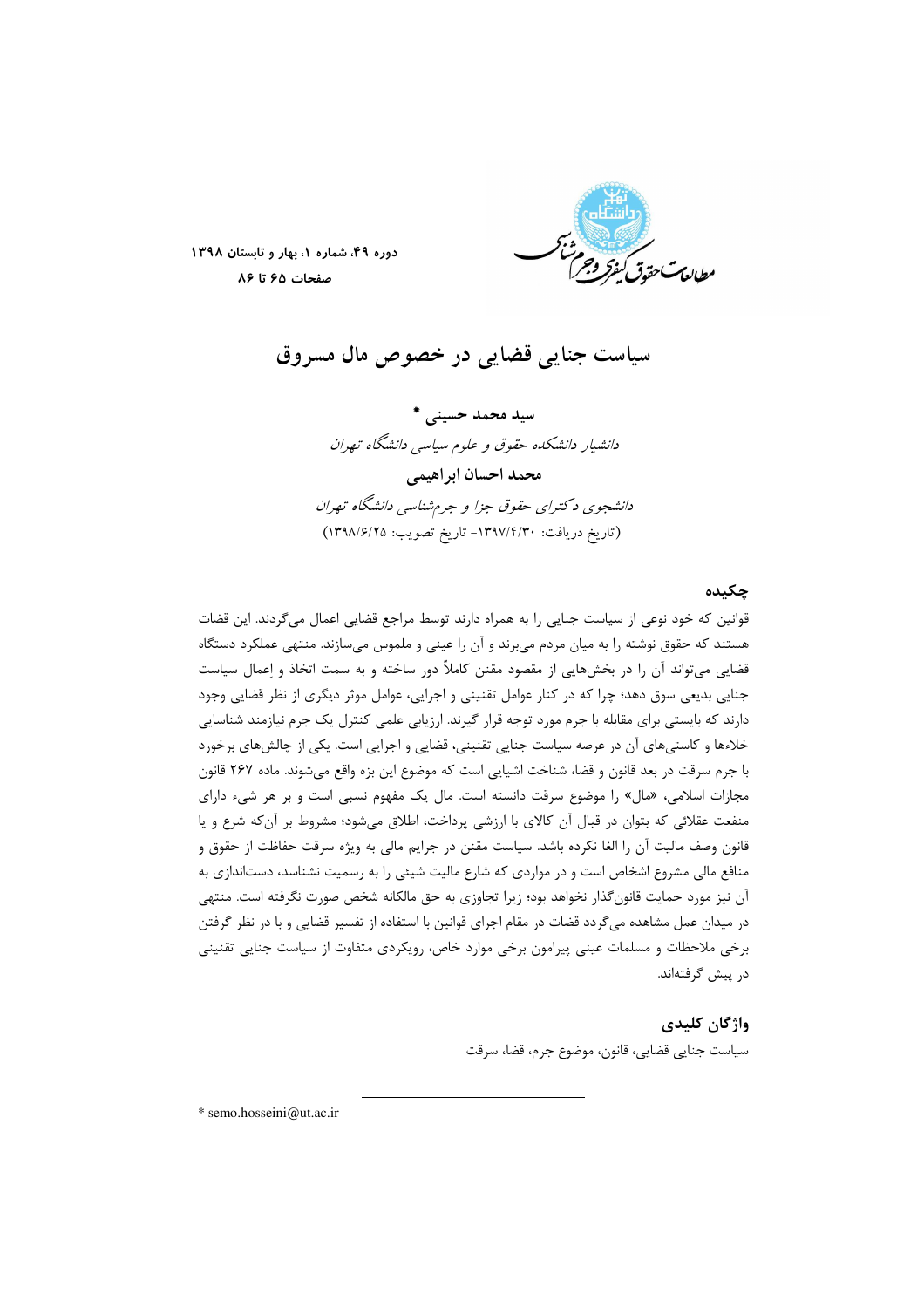*طابع<sup>ت</sup> حقوق کیفرکر و جرم شبک*ر دوره ۴۹، شماره ۱، بهار و تابستان ۱۳۹۸

#### مقدمه

۶۶

هدف اصلي سياست جنايي، كنترل يديدهٔ مجرمانه است. مهار و مقابله با جرم نيازمند تدوين قوانين و مقررات است.' در صورت تصویب این مقررات، با ارتکاب بزه و اَعمال مغایر با قوانین، دستگاه قضایی با بررسی و انطباق عمل ارتکابی با مصادیق قانونی مبادرت به صدور حکم می کند و حکم صادرشده از محاکم پس از قطعیت به اجرا در میآید. ' بهعلاوه، بهویژه در جهت پیشگیری از وقوع جرائم، قوهٔ مجریه نقش و عملکردهای مؤثری دارد. آ همچنین، علاوه بر قوای سهگانهٔ حکومتی، نقش و جایگاه مردم و نهادهای غیررسمی و غیردولتی در پاسخدهی پیشینی و پسینی به بزهکاری، غير قابل چشم.يوشي است. `

امروزه کشورها به منظور ارزیابی موفقیت و کارایی در بخش قانونگذاری به بررسی عملکرد خود در عرصهٔ قضایی میپردازند. ارزیابی مقابله با یک پدیدهٔ مجرمانه تنها در بعد قانونگذاری اثربخش نیست؛ بلکه مستلزم سنجش میزان اثربخشی آن مقرره در سیاست جنایی قضایی است. گفتمان سیاست جنایی قانون گذار، طرز برداشت و تلقی مقام تقنین از سیاست جنایی در قالب تصویب قوانین مختلف است (لازرژ، ۱۳۸۵: ۱۱۷). اهداف مدنظر قانونگذار در مواد و متون قانونی مربوط به هر پدیدهٔ مجرمانه متبلور میشوند و همین مواد قانونی هستند که مستند تصمیمگیری در محاکم کیفری قرار میگیرند. البته در نظام حقوقی ایران، نقش فقه در سیاست جنایی تقنینی غیرقابل|نکار است و فقه غنی شیعه، بنیان و اساس قوانین موضوعهٔ ایران به شمار میرود. برخی مقررەهاي قانوني بەخصوص اغلب مواد قانون مجازات اسلامي در حقيقت چهرۂ حقوقي آراء مشهور فقهای امامیه هستند.

مطابق قانون اساسی جمهوری اسلامی ایران، از جمله اصول چهارم و یکصد و شصت و هفتم آن، از یک طرف تمامی قوانین که انحاء روابط را سازمان میدهند، باید مطابق موازین اسلامی باشند يا با آن مغاير نباشند و از طرف ديگر در صورت سكوت، نقص، اجمال يا تعارض قانون، قاضي موظف است برای یافتن حکم موضوع به منابع معتبر اسلامی و فتاوای معتبر رجوع کند. بنابراین، اًگاهی از مبانی فقهی قوانین و بررسی و تحلیل اّرا و انظار فقهی امری است که هیچ حقوقدان ایرانی از آن مستغنی نیست و دادرس در مقام اجرای عدالت بدان ملزم است؛ بدین جهت برخی از حقوق دانان در جایی که قانون حکم خاصی نداشته باشد، فقه را از منابع رسمی حقوق به شمار آوردهاند (كاتوزيان، ١٣٨۶: ١۵).

در عمل آنچه اهمیت افزونتری پیدا میکند، چگونگی اعمال این قوانین و مقررات در تصمیمات و آراء مراجع قضایی است. سیاست جنایی قضایی، نحوهٔ استنباط دستگاه قضایی از سیاست جنایی تقنینی، نحوهٔ برخورد قضات با قانون و همچنین سیاستهای اتخاذی از ناحیهٔ

- ١. سياست جنايي تقنيني.
- ٢. سياست جنايي قضايي.
- ۳. سیاست جنایی اجرایی.
- ۴. سیاست جنایی مشارکتی.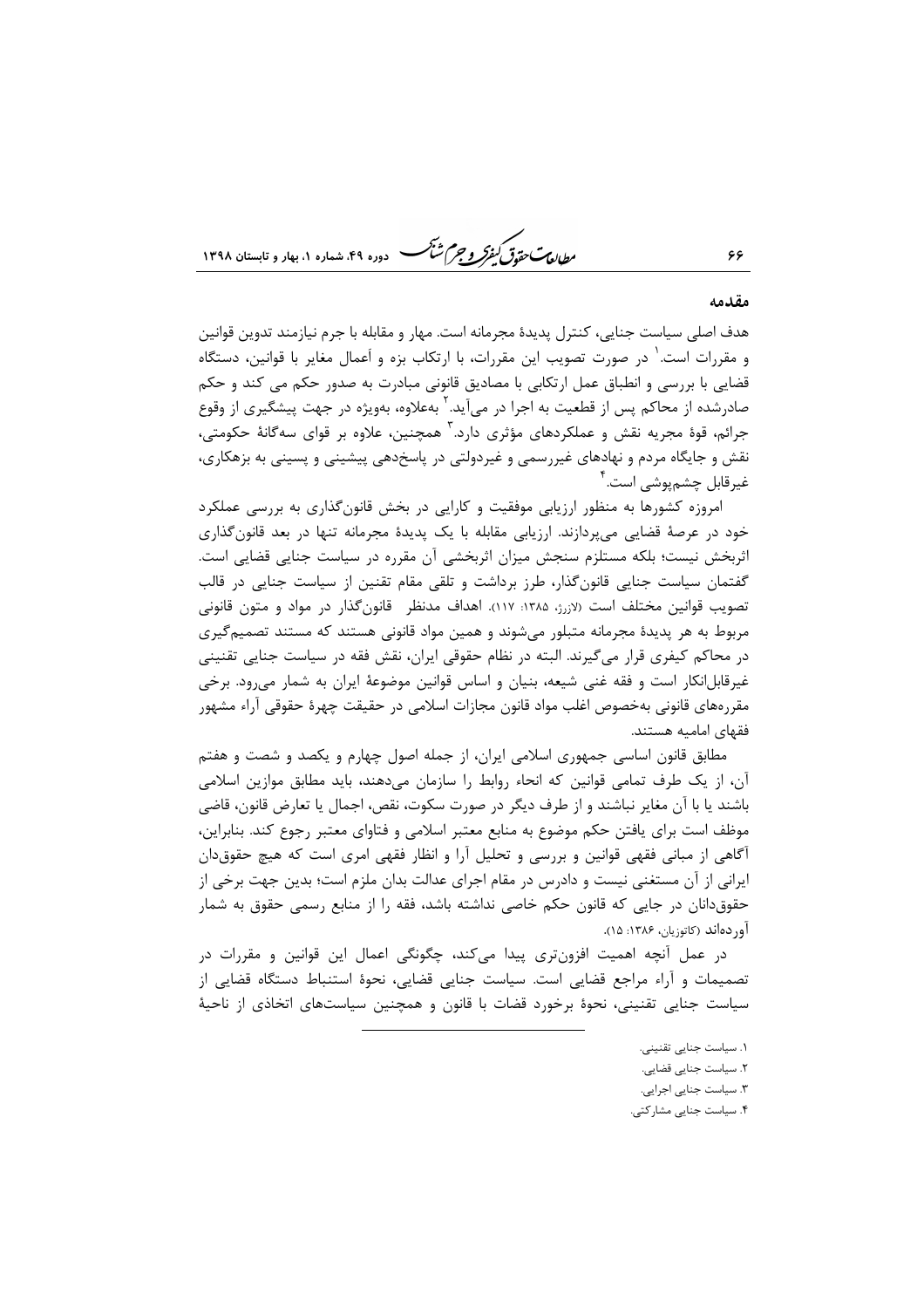اركان قوه قضائيه است (قياسي، ١٣٨۵: ٢٩). بعد از جرمانگاري از ناحيهٔ قانون گذار، محاكم قضايي با استفاده از اختیاراتی که طبق قانون دارند، اقدام به رسیدگی مینمایند. قضات در مقام دادرسی با واقعیاتی روبهرو میشوند و ملاحظات و مسائلی را در نظر میگیرند که برآیند این ملاحظات سیاست جنایی قضایی را تشکیل میدهد.

هر یک از ارکان و اجزاء دستگاه قضایی در شکل گیری این سیاست جنایی نقش بسزایی دارند؛ بهعنوان نمونه دیوان عالی کشور با صدور رأی وحدت رویه و رأی اصراری، حوزهٔ ریاست قوه قضائیه و دادستانی کل کشور با صدور بخشiامه یا ادارهٔ کل حقوقی قوه قضائیه با ارائهٔ نظریهٔ مشورتی بهصورت مستقيم و دادسرا و دادگاه عالي انتظامي قضات با آرا و تصميمات خود به نحو غيرمستقيم بر سیاست جنایی قضایی اثر خواهند داشت.

اصل بر این است که سیاست جنایی قضایی منطبق بر سیاست جنایی تقنینی و در راستای آن پیش می٫رود و قوانین وضعشده توسط ٍ قانون گذار از ناحیهٔ قضات موبهمو به مرحلهٔ اجرا در می آیند (لواسور، ۱۳۷۱: ۴۱۹). هرچند قانون گذار در برخی موارد خود اختیاراتی را به قاضی واگذار کرده است، در بررسی عملکرد دستگاه قضایی مشاهده میشود همیشه سیاست جنایی قضایی با سیاست مقنن همخوانی ندارد و گاهی ناسازگاری به وجود می آید. در عمل سیاست جنایی تقنینی در همهٔ زمینهها و ابعاد در دادسرا و دادگاهها یکسان دریافت و اجرا نمیشود (لازرژ، همان: ۱۴۶) و به اقتضای ماهیت کار قضا، بُعد دیگری از سیاست جنایی شکل میگیرد. نقش قضات و سیاستهای اتخاذی از ناحیهٔ اجزاء دستگاه قضایی در اجرای قوانین به حدی است که میتوانند شدیدترین قوانین کیفری را تعدیل و ضعیفترین قوانین را تشدید کنند (انصاری، ۱۳۹۳: ۴۶).

در هر نظام سیاست جنایی تحت تأثیر عوامل متعددی ممکن است سیاست جنایی قضایی فاصله یا تعارضاتی با سیاست جنایی تقنینی پیدا کند. آنجا که قانون گذاری کیفری محصول یک دیدگاه مجموعهای نیست و در چهارچوب یک سیاست جنایی منسجم و مرتبط انجام نمی شود، قانون کلی و مبهم است یا با واقعیتهای عینی سازگاری ندارد، سیاست مقنن در مرحلهٔ قضا که در تماس با واقعیات عینی است، اجراشدنی نیست و در نتیجه این دو نوع سیاست جنایی از هم فاصله میگیرند. این ناسازگاری چه بسا واجد جنبههای مثبت و سازنده نیز باشد و سیاست جنایی قضایی برای جبران عوارض ناشی از ضعف و نقص در سیاست جنایی تقنینی، با تخطی از آن، خود اقدام به سیاست گذاری می کند که حتی می تواند منجر به تحول در سیاست جنایی تقنینی نیز بشود (دلماس و مارتی، ۱۳۹۳: ۳۷۵). سیاست جنایی قضایی با استفاده از ابزارهایی که در اختیار دارد، می تواند در جهت تکامل سیاست جنایی و گذار از نقاط مبهم و تاریک نقش مؤثری داشته باشد.

كنترل هر جرمي بهلحاظ ويژگيها و خصوصيات ويژهٔ آن مستلزم يک سياست جنايي خاص هم در زمینهٔ جرمانگاری و هم در زمینهٔ پاسخها است (حسینی، ۱۳۸۳: ۲۴) و آسیبشناسی سیاست جنایی قضایی در خصوص همهٔ جرائم قابل تحقیق و دارای فواید بسیاری است. در این میان بزه سرقت به لحاظ لطمه زدن به اموال، روند رو به افزایش نرخ ارتکاب، شیوههای همراه با خشونت و روشهای نوین ارتکاب آن، همیشه ناامنی را در پی داشته است و برای کاستن نرخ این گونه جرائم میطلبد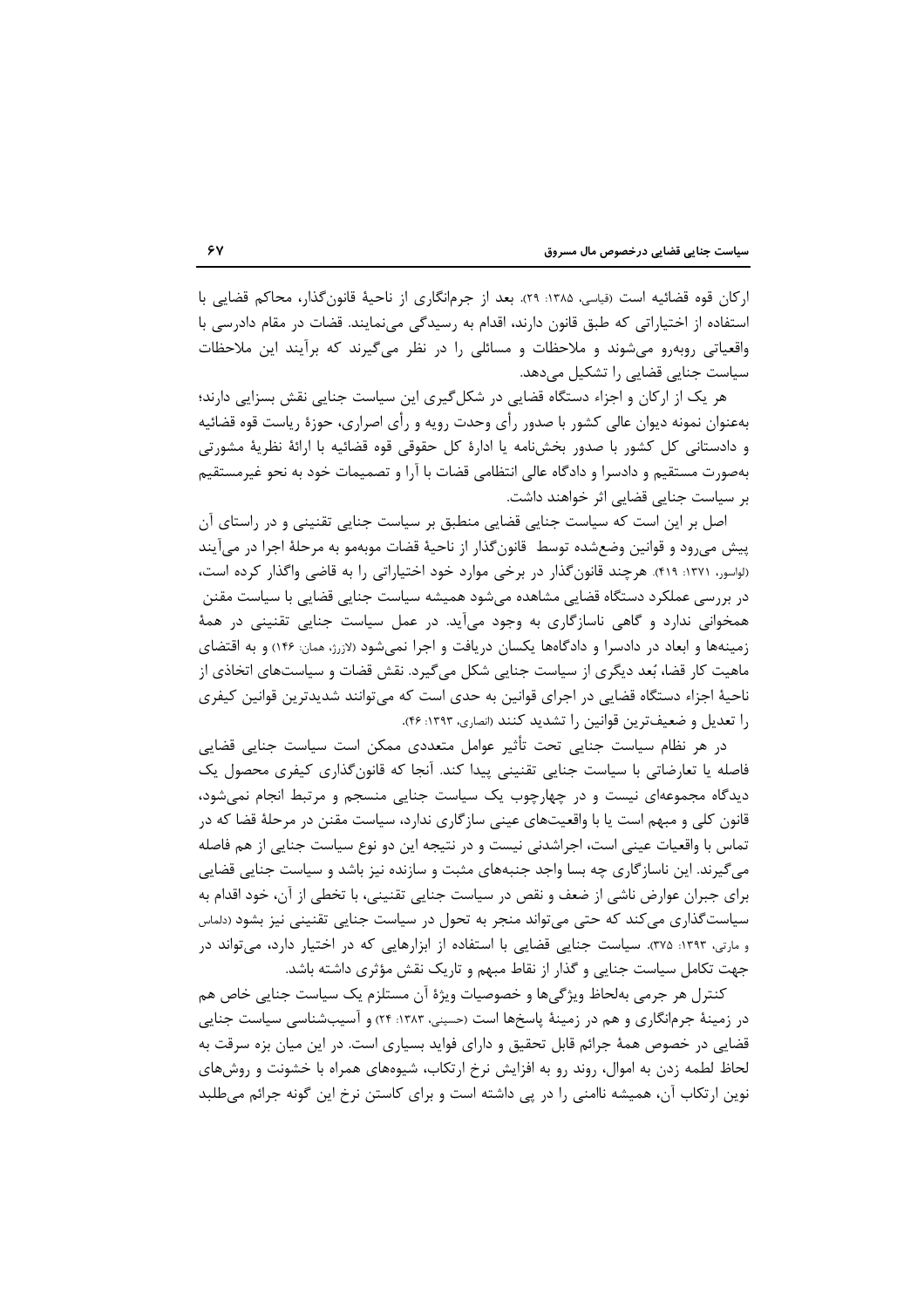ر<br>رواده سی متحدق کفر و جرم شنگ هست دوده ۴۹، شهاره ۱، بعاد و قابستان ۱۳۹۸

خلأها و كاستی@ای موجود در قانون و قضا شناسایی شوند. مشاهدهٔ وضعیت زندانها، نرخ تكرار جرم و مسائل مربوط به تقنین و قضا از جمله تصویب قوانین متعارض و مبهم و اتخاذ رویهها و نظریات متشتّت توسط دادگاهها و حتی شعب دیوان موجد دل¿گرانیهایی است که پژوهشگر را به تفكر پيرامون علل و عوامل اين مشكلات و يافتن راهكارهايي جهت اصلاح اوضاع وا ميدارد.

در این پژوهش کاربردی از طریق مشاهدهٔ مستقیم، مصاحبه و گردآوری دادههای اسنادی از طریق کنکاش در پروندهها به تجزیه و تحلیلهای قابل اتکایی نائل خواهیم شد تا در جهت شناسايي نقاط ضعف قوانين، يكسانسازي رويهٔ قضايي، معطوفكردن توجه قانون گذار به واقعيات عینی و نقاط قابل تفسیر قوانین و اصلاح قانون در آینده گام مؤثری برداشته شود. بنابر آنچه گذشت در ادامه با مروری بر سیاست جنایی تقنینی پیرامون «موضوع جرم» در سرقت، به طرح مصادیق ناهمخوانی رویکرد دستگاه قضا با سیاست اتخاذی از ناحیهٔ قانون گذار در گفتار نخست می پردازیم و پس از بحث و تفسیر این موارد به علتLیابی و آسیبشناسی آن در گفتار دوم خواهیم د داخت.

۱. جلو٥هایی از عدم انطباق قضا با قانون

رکن مادی هر جرمی، متشکل از مجموعه اجزاء شرایط مادی و خارجی است که فراهم شدن آنها در کنار یکدیگر، باعث تحقق جرم در عالم خارج میشود. موضوع جرم از جمله اجزاء و شرایطی است که وجود آن برای تحقق جرم لازم و ضروری است. تا موضوعی نباشد که رفتار مجرمانه روی آن واقع شود، هیچ جرمی در عالم خارج محقق نخواهد شد. موضوح جرم بر حسب نوع جرائم متفاوت است و در جرائم علیه اموال و مالکیت، مال و گاهی حقوق مالی اشخاص، موضوع جرم قرار مے گیرند.

برای تحقق جرائم مالی باید شخصی غیر از مرتکب، از یک نوع منفعت یا حقی که به طور قانونی به رسمیت شناخته شده است، در مال موضوع جرم برخوردار باشد؛ چراکه یکی از اهداف حقوق جزا، محافظت و تأييد حقوق و منافع مالي اشخاص در حوزههاي ديگر، از جمله حقوق مدني است. لذا همواره جهت احراز اركان سازندهٔ اینگونه جرائم لازم است بررسی شود كه اشخاص، چنین حقوق و منافعی در اموال موضوع رفتار مجرمانه داشتهاند یا خیر؟ در بزه سرقت با توجه به تعریف ارائهشده در قانون مجازات اسلامی، مال متعلق به دیگری موضوع جرم است. لذا موضوع این جرم اولاً باید مالیت داشته باشد.

مال واژهای است عربی و در لغت به آنچه تملک پذیرد، ارزش مبادله داشته باشد یا در ملک کسی باشد، اطلاق شده است (جعفری لنگرودی، ۱۳۸۵: ۵۹۵). بدیهی است اظهارنظر در مورد مالیتداشتن یا نداشتن یک شیء در چهارچوب مقررات جزایی امکان پذیر نیست؛ بلکه بهرغم استقلال حقوق کیفری، باید به مفاهیم حقوق مدنی راجعبه مفهوم مال مراجعه کرد (میرمحمدصادقی، ۱۳۹۵: ۷). در مقررات موضوعهٔ کشور ما «مال» تعریف نشده و در مادهٔ ۱۱ قانون مدنی قبل از ارائهٔ تعریف در مورد مال، به تقسیمٖبندی آن به منقول و غیرمنقول پرداخته شده است. لذا حقوقدانان بهگونههای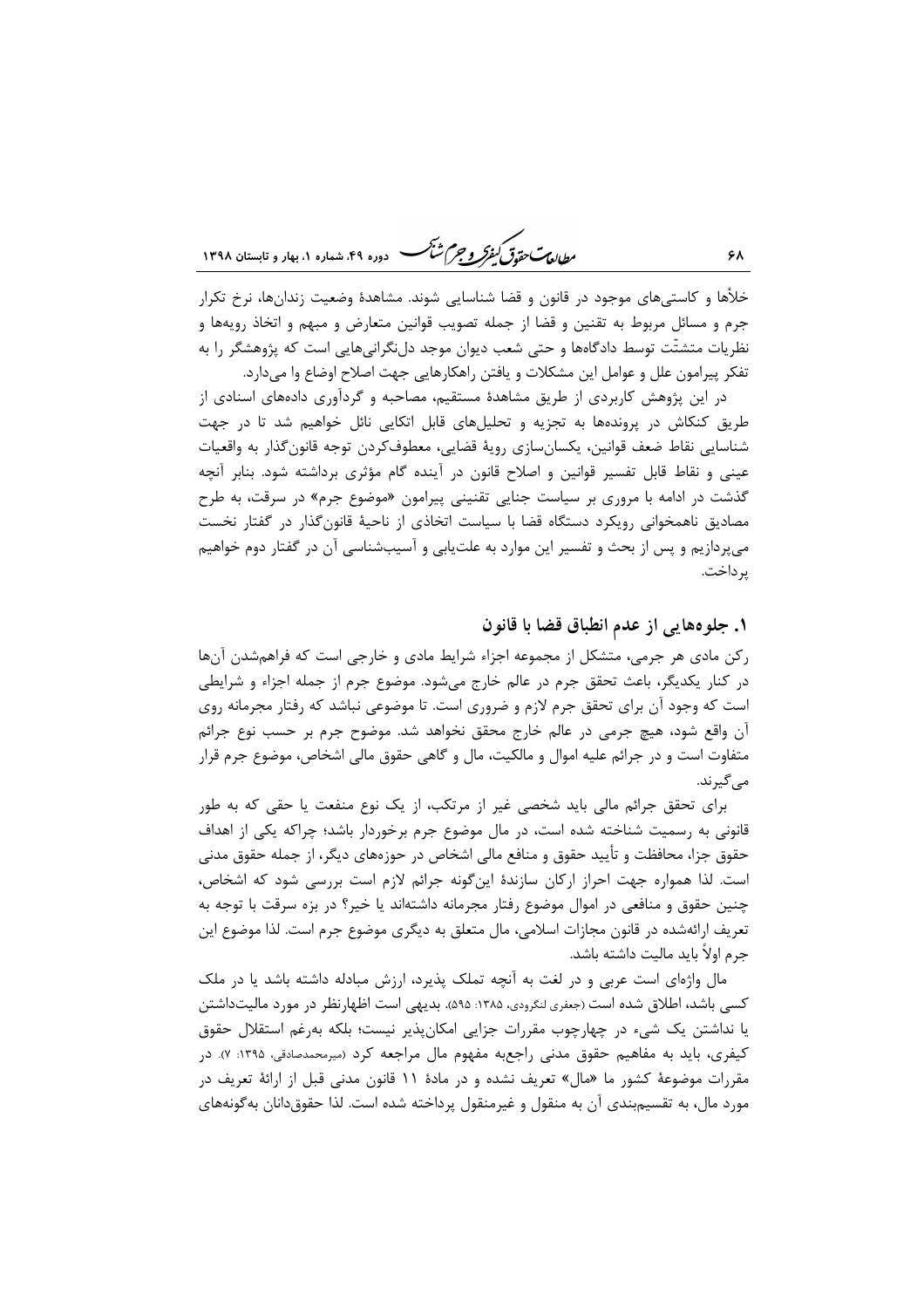مختلفی آن را تعریف کردهاند که از مجموع کلمات آنها چنین بر میآید که مال باید لااقل دارای این مشخصهها باشد: اول آنکه قابل|ختصاص یافتن به شخص باشد؛ دوم آنکه قابلیت مبادله داشته باشد؛ و سوم اینکه بر آورندهٔ نیاز انسان باشد (کاتوزیان، ۱۳۸۵، (الف): ۱۰).

برخلاف قانون مدنی ایران که تعریفی از مال ارائه نداده، قانون مدنی مصر به این صورت مال را تعريف كرده است: كل شيء غير خارج عن التعامل بطبيعته او بحكم القانون (السنهوري، ١٩٤٧: ۶)؛ يعني مال هر چيزي است كه طبيعتاً يا به حكم قانون قابليت معامله داشته باشد. هيچ شكي نيست اشيايي كه ذاتاً قابل معامله نيستند، موضوع هيچ يک از جرائم عليه اموال واقع نميشوند. در مقابل گاهی قانونگذار بنا به جهات و مصالح خاصی، تصرف و حیازت یک شیء را از سوی اشخاص ممنوع اعلام میکند؛ با وجود اینکه بهصورت طبیعی آن شیء را می¤وان تصرف و حیازت کرد. در نتیجه این اشیاء نیز از دایرهٔ جرائم مالی خارج خواهند بود. در بزه سرقت، بهعنوان شایعترین جرم مالی نیز نباید مالیت شیء ربودهشده و حق مالکانهٔ شخص بزهدیده نسبت به آن در قانون سلب شده باشد.

لازم به ذکر است با عنایت به جایگاه رفیع شرع و حضور مؤثر فقه امامیه در همهٔ ارکان و ابعاد نظام حقوقی ایران <sup>۱</sup>، باید این تعریف ۱٫ با قید اضافهٔ «شرعاً» تکمیل کرد و علاوه بر چیزهایی که به طور طبیعی قابل معامله نیستند و چیزهایی که از نظر قانونی فاقد این خصیصه هستند، دستهٔ دیگری از اشیاء نیز از مفهوم مال خارج میشوند و آن اشیایی هستند که شرعاً قابل مبادله نیستند. فقها بهطور عمده در باب «ما لا ينتفع به» در بيان مكاسب محرمه و «مورد معامله» در بحث بيع به بیان و تعریف مال پرداختهاند. بهترین معیار برای تشخیص مال، «قابل معامله و مبادلهبودن شیء» است و ظاهر كلام بعضي از فقها و حقوقدانان اسلامي كه گفتهاند: المال ما يبذل بازائه شيء (جعفري لنگرودی، ۱۳۷۶: ۳۳۷)، یعنی مال آن چیزی است که ارزش معاوضه داشته باشد، نیز بر همین معنا دلالت دارد. از منظر حقوق مدنی با تکیه بر فقه اسلامی می توان گفت مال چیزی است که از نظر شرع و عرف بتوان پول یا کالای با ارزش دیگری در ازای آن پرداخت کرد.

بنابراین مالیتنداشتن یک شیء دو مصداق خواهد داشت: نخست آنکه یک شیء نزد عرف مالیت داشته باشد؛ لکن دلیل و بیان شرعی یا قانونی بر نفی مالیت آن در دست باشد. به عبارت دیگر مالیتنداشتن معلول اخبار و تأسیس شارع باشد؛ مانند خوک و مشروبات الکلی (عدم مالیت عرضی)؛ دوم آنکه یک شیء نزد عرف نیز مالیت نداشته باشد و عقلاء برای آن اعتبار و ارزشی قائل نباشند و در دایرهٔ معاملات خود قرار ندهند؛ مانند هوا و حشرات و اشیایی از این قبیل که عقلای جامعهٔ بشری برای آنها ارزشی قائل نبوده است و در قبال آن بهایی پرداخت نمیکنند (عدم ماليت ذاتي).

١. صرفنظر از اختلافنظرهاي موجود پيرامون جايگاه اصل ١٤٧ قانون اساسي در دعاوي كيفري كه از بحث مقاله خارج است، قدر متيقن موضوع اين است در مواردي كه دادگاه كيفري در يافتن ماهيت بعضي از حقايق شرعي و يا فقهي با نقص قانون مواجه است، باید با استناد به منابع فقهی و یا فتاوای معتبر، این نقص را مرتفع سازد.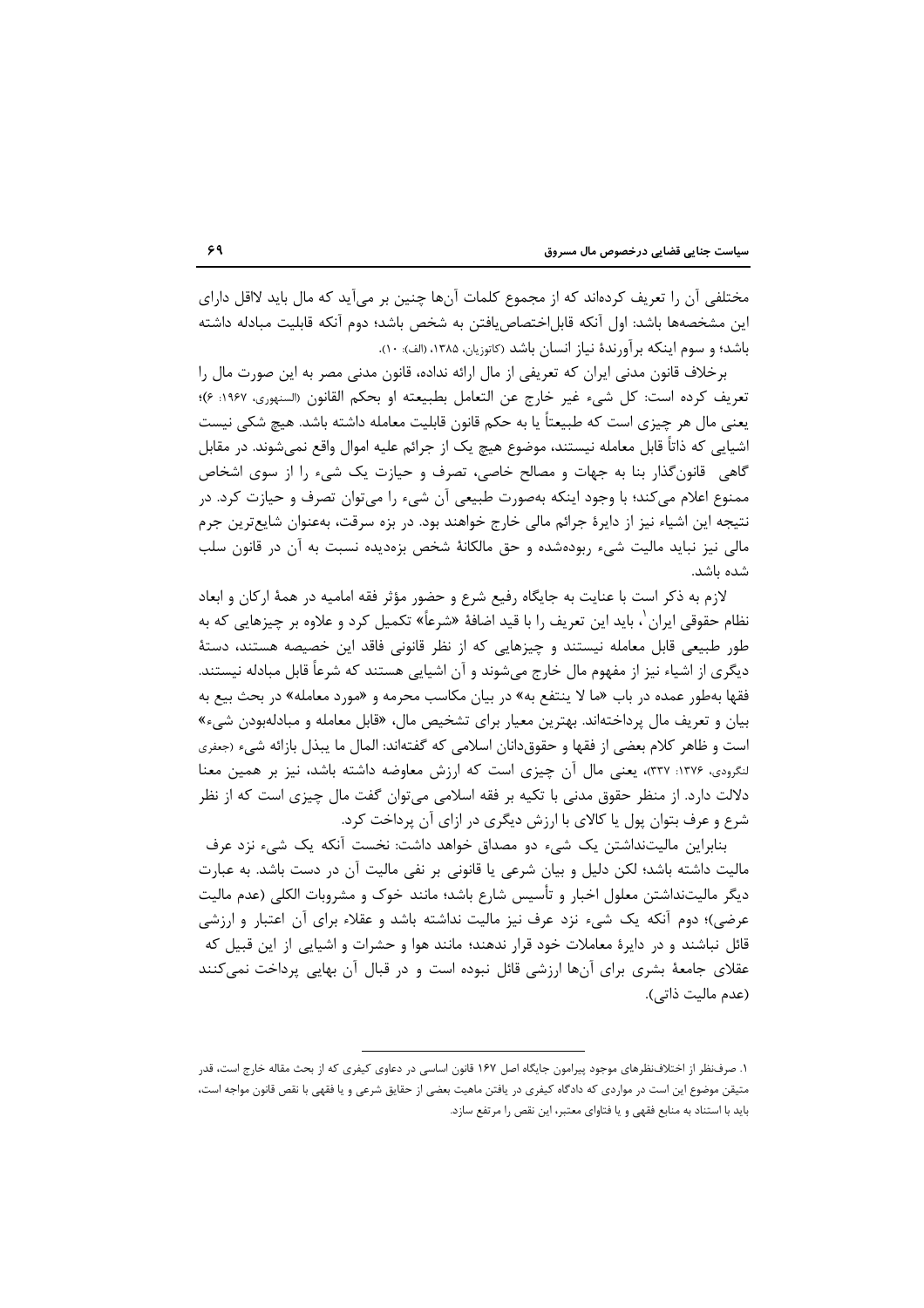ر<br>مطال<del>یات حقیق کفرکر و جرم شنگ</del> هوده ۴۹، شعاره ۱، بعاد و قابستان ۱۳۹۸

همچنین مال موضوع جرم سرقت باید متعلق به دیگری و تحت مالکیت غیر باشد؛ هرچند شناختهشدهبودن صاحب آن ضرورت ندارد؛ چراکه سرقت تجاوز به مالکیت است و این تعدی ممکن نخواهد بود مگر آنکه مال موضوع جرم در مالکیت شخص دیگری قرار داشته باشد. بنابراین اگر شخص بر مالی دستاندازی کند که خود مالک آن است ولو با سوءنیت، عمل وی سرقت نیست؛ همچنان که اگر مالی را تصرف نماید که به هیچکس تعلق ندارد.

سومین شرط، مادی بودن مال موضوع این جرم است. یعنی در عالم خارج عینیت و وجودی محسوس و ملموس داشته باشد؛ بنابراین هر مالی که فاقد این خصوصیت است، نمی¤واند موضوع سرقت قرار گیرد. ٰ همچنین واضح است که با توجه به ماهیت رفتار مادی جرم سرقت یعنی «ربایش»، شرط دیگر مال مسروق، قابلیت ربودن و جابهجایی آن است و بدین لحاظ اموال غیرمنقول ذاتی از دایرهٔ شمول این بزه خارج میشوند.

مقصود كلام، ربايش اشياء فاقد ماليت و اموال بلاصاحب، كه در مالكيت شخصى قرار ندارند، تحت اين عنوان مجرمانه قابل تعقيب نيستند؛ چراكه سرقت صدمه به حق مالكانهٔ اشخاص اعم از حقیقی و حقوقی است و هدف مقنن، حمایت و حفاظت از این حق است و اشیایی تحت این چتر حمایتی قرار می گیرند که هم بهلحاظ عرفی و هم شرعی و هم قانونی مالیت داشته باشند و ربایش سایر اشیاء از این ضمانتاجرای قانونی برخوردار نیست؛ هرچند اشخاص نسبت به آنها احساس تعلق داشته باشند. منتها عملكرد دستگاه قضايي نشان ميدهد كه قضات بنا به علل و مصالحي، در مقام توسعهٔ موضوع جرم سرقت به برخی اشیاء فاقد مالیت و ممنوع قانونی و همچنین بسطدادن مفهوم اموال بلاصاحب برآمده و بعضاً تعلق مال موضوع رفتار ارتكابي به شخص ديگر را ناديده میگیرند. در ادامه به طرح مصادیقی از نقاط ناسازگاری قضا و قانون دربارهٔ موضوع جرم در سرقت و ارائهٔ نمونههایی از محتوای پروندهها و آرای قضایی بهعنوان نمونه و شاهد بر این ادعا خواهیم یر داخت.

۱-۱. ربایش سگ۱های تزیینی

سگ بهلحاظ نقش و فایدهای که در زندگی انسان داشته، همیشه از نگاه تمام جوامع بشری دارای ارزش و بهای مادی بوده و بهسان حشرات و موجوداتی از این دست نبوده است که رغبتی برای بهدستآوردن آن وجود نداشته باشد و عقلاء برای بهدستآوردن آن بهایی پرداخت نکنند. با وجود این، اگرچه از نگاه عرف، سگ تزیینی دارای مالیت است، شارع برای آن مالیت قائل نیست و صرفاً چهار نوع سگ، سگ صید، سگ گله، سگ زراعت و سگ نگهبان، برای مسلمانان مالیت دارد و او مالک آنها میشود و میتواند با آنها بیع و معامله کند. عدم مالیت شرعی سگ

٧٠

۱. لازم به ذکر است که ربودن برخی اموال غیرمادی از جمله دادههای رایانهای به صورت خاص و موردی جرمانگاری شدهاند که از قلمروي موضوعي اين مقاله خارجاند.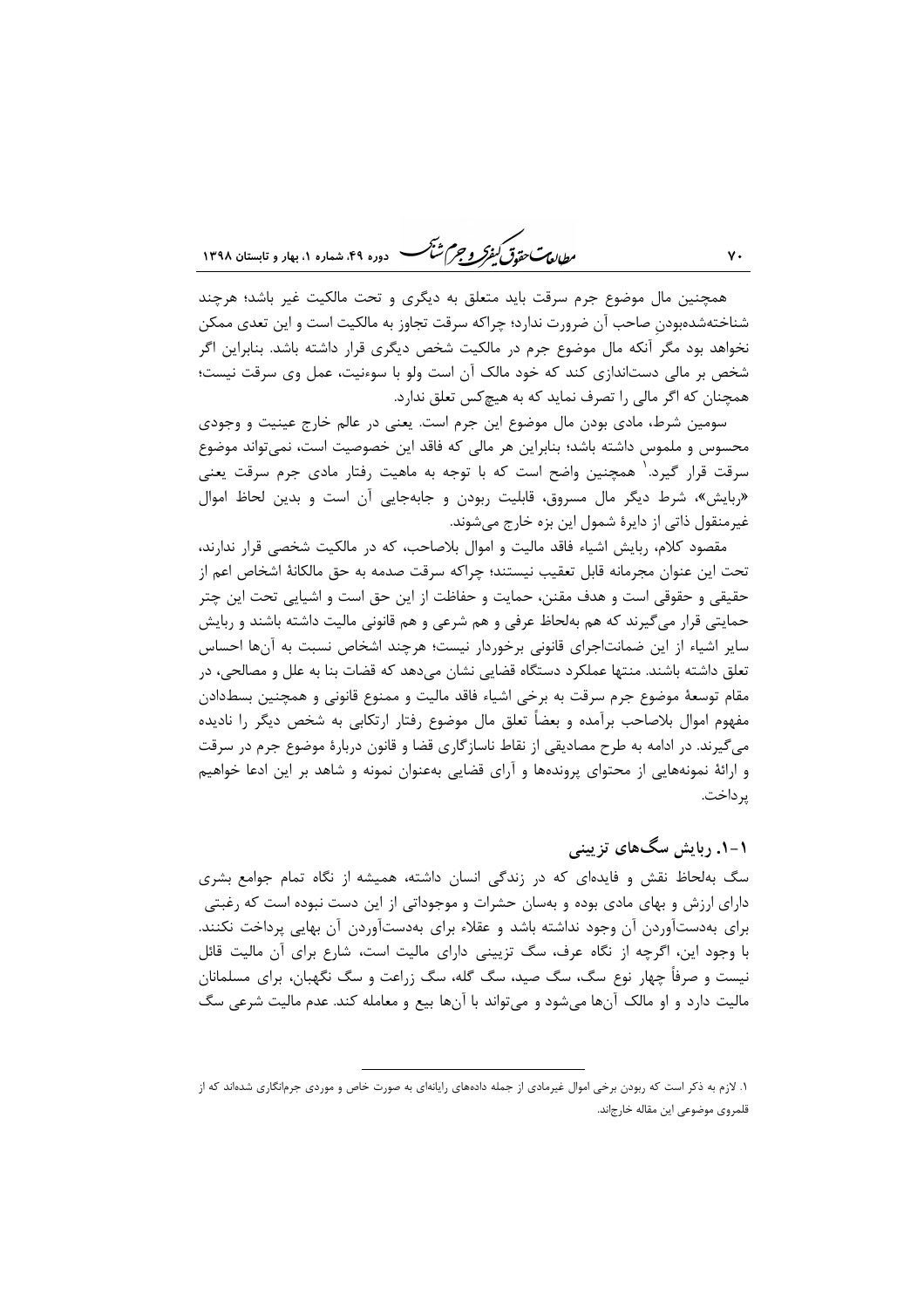تزييني به طرق مختلفي قابل اثبات است؛ از جمله عدم جواز كسب با نجس|لعين` و روايات معتبر دربارهٔ جواز بیع کلاب اربعه<sup>۲</sup> و انحصار ضمان تلف به برخی سگ@ <sup>۳</sup>. بنابراین ربایش سگ تزیینی هرچند که میلیونها تومان نزد عرف ارزش داشته باشد، سرقت محسوب نمی شود. البته ربایش اموال همراه سگ، مانند آویز آن، بدون تردید سرقت است.

بررسی آرا و تصمیمات قضایی موجود، اتخاذ دیدگاه متفاوتی را از ناحیهٔ دستگاه قضا نشان میدهد که قاضی کیفری، ربودن سگـهای تزیینی را تحت عنوان مجرمانهٔ سرقت مورد تعقیب و محاکمه قرار داده است. در پروندهٔ شمارهٔ ۹۳/۵۷۰۱۲۳۲ دادیاری شعبهٔ هفتم دادسرای عمومی و انقلاب کرمان، متهمان که از قبل با مالباخته آشنایی داشتند، از فرصت کوتاه عدم حضور شاکی در محل سکونتش استفاده کرده و با مراجعه به منزل و فریب کودک ۵ سالهٔ وی، اقدام به ربودن دو قلاده سگ تزیینی (سگ پاپی) با ارزش هفتاد میلیون ریال کردهاند. با وصول شکایت شاکی و بنا به اظهارات فرزند مالباخته بهعنوان مطلع، احدى از متهمان با دستور داديار احضار مى شود. نامبرده پس از مواجههٔ حضوری با شاکی، ضمن اقرار به بزه انتسابی، مال مسروق را مسترد و هم دست خود را معرفی مینماید. با ارسال پرونده به دادگاه کیفری دو کرمان با صدور کیفرخواست، متهمان برای اتهامات سرقت و معاونت در سرقت محکوم می شوند:

«در خصوص اتهام آقایان ۱. اسد... دائر به سرقت از منزل... و ۲. پیمان... دائر به معاونت در سرقت ..... دادگاه با عنایت به شکایت شاکی، گزارش مرجع انتظامی، صورتمجلس کشف سگ مسروقه و اقاریر مقرونبهواقع متهمان در تحقیقات و عدم حضور متهم ردیف اول در جلسهٔ دادگاه و عدم ارائهٔ دفاع مؤثر بزههای یادشده را متوجه متهمان دانسته مستنداً به مواد ۵۵۶ قانون مجازات اسلامی و مواد ۱۲۶، ۱۲۷ و ۱۳۷ متهم ردیف اول را از بابت سرقت به تحمل سه سال و یک ماه حبس و ۷۴ ضربه شلاق تعزیری و متهم ردیف دوم را از بابت معاونت در سرقت به تحمل شش ماه حبس محکوم و اعلام مي نمايد... .»

بهعنوان نمونهٔ دیگر، در پروندهٔ شماره ۹۱/۷۲۰۱۴۰۶ شعبه دوم بازپرسی آن دادسرا شخصی که با مراجعه به شاکی تحت عنوان خریدار سگ تزیینی و با فریب وی اقدام به ربودن آن کرده بود، از ناحیهٔ دادگاه عمومی جزایی کرمان با اعمال تخفیف به جزای نقدی محکوم شده است. ادارهٔ کل حقوقی قوهٔ قضائیه که نقش بسزایی در شکل گیری سیاست دستگاه قضا دارد نیز در نظریهٔ مشورتی شمارهٔ ۷/۹۴/۲۹۸۳ مورخ ۱۳۹۴/۱۰/۲۸ خود اشعار میدارد: *«ربودن هر مالی از جمله سگهای* تزیینی که عرفاً مورد خرید و فروش واقع مے شوند و مالیت دارند، با تحقق سایر شرایط قانونی

١. حضرت امام خميني (ره) در اين رابطه ميفرمايد: «لايجوز التكسب بالاعيان النجسه... و يستثني من ذلك... كلب الصيد بل و الماشيه و الزرع و البستان والدور».

۲. امام صادق (ع) فرمودند: «امیرالمومنین (ع) دربارهٔ کسی که سگ شکاری را کشته بود، فرمود: "او را قیمت میکند و بازی و سگ گله و سگ نگهبان باغ نیز همین حکم را دارد"» (خوئی، ۱۴۲۲: ۵۲۹).

٣. «و الوجه في عدم الضمان بالنسبه الي المسلم عدم ثبوت الملكيه له و لا يتوجه هنا ضرر بعد عدم ثبوت الملكيه» (لنكراني، ١٣٩٠:  $.0779$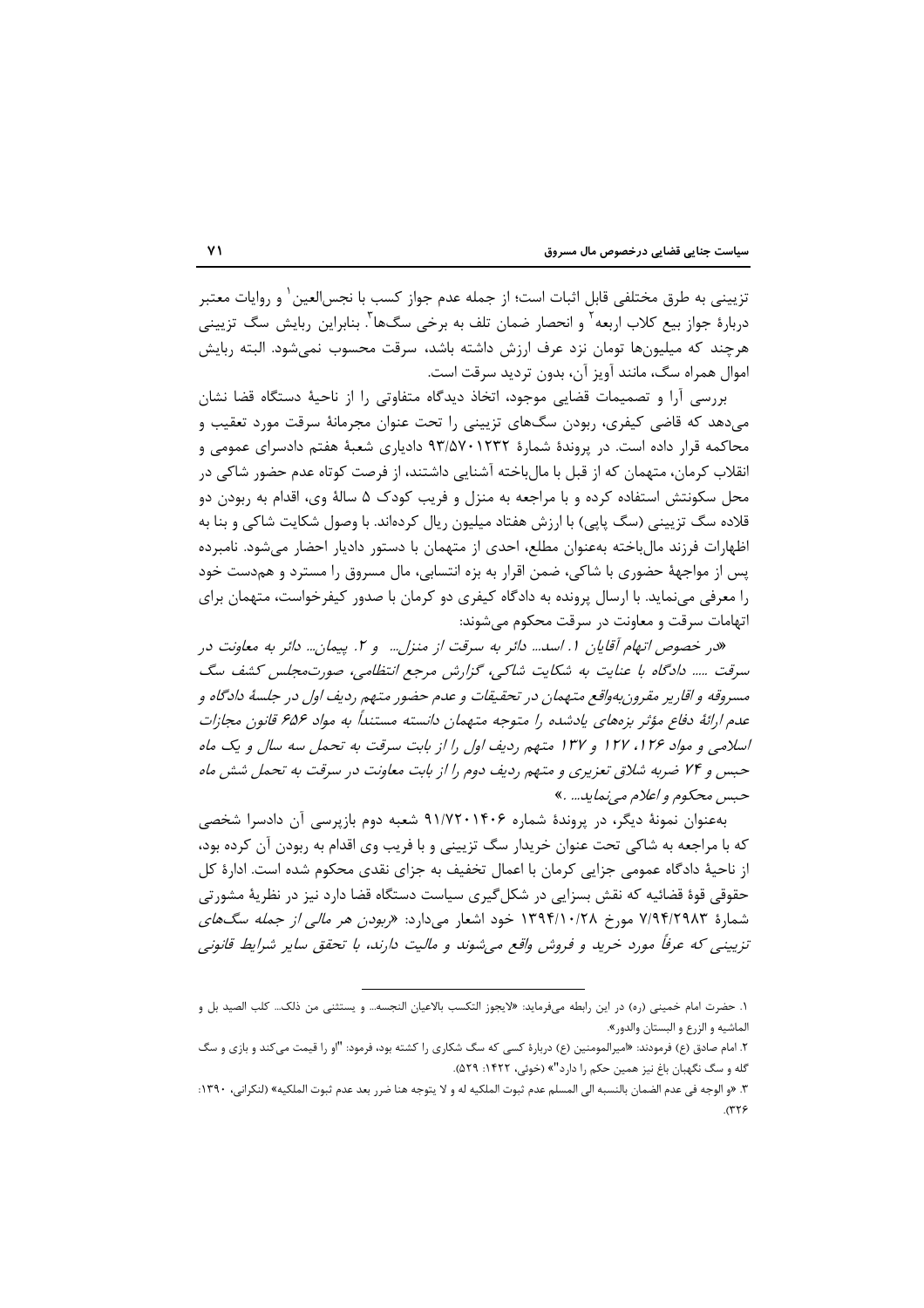ر<br>مط *لامت حقدق گفرگر و جرم شنگ* هوده ۴۹، شعاره ۱، بعاد و تابستان ۱۳۹۸

*می تواند از مصادیق یکی از سرقتهای مقرر در قوانین کیفری باشد*.» شایان ذکر است در برخی دیدگاههای قضایی به مفاد رأی وحدت رویهٔ شمارهٔ ۵۹۵ مورخ ۱۳۷۳/۱۲/۰۹ دیوان عالی کشور اشاره می شود که در آن هیئت عمومی، رأی شعبهٔ ۳۴ دیوان را در تعیین میزان جریمه بر اساس قیمتی که برای مشروبات الکلی تعیین میشود، موجه دانسته است؛ در حالی که در مقابل، شعبهٔ ۳۱ دیوان بهلحاظ عدم مالیت شرعی شراب، تعیین میزان جریمهٔ نقدی بر مبنای قیمت مشروبات را نادرست اعلام کرده بود. '

مقنن در قانون مجازات اسلامی مصوب ۱۳۹۲ بلافاصله پس از تعریف سرقت در مادهٔ ۲۶۷ به «ربودن م*ال متعلق به دیگری»،* در بند الف مادهٔ ۲۶۸ در مقام احصاء شرایط سرقت موجب حد، به مالیت شرعی شیء مسروق اشاره مینماید. کنارهمقراردادن دو مقررهٔ مذکور این شبهه را ایجاد میکند که قانونگذار در سرقتهای مستوجب تعزیر، مالیت عرفی شیء مسروق را کافی دانسته است و الغای مالیت یک شیء از ناحیه شارع صرفاً ربایش آن را از سرقت حدی خارج می کند؛ لکن این برداشت خلاف موازین شرع و اصل چهارم قانون اساسی است و به نظر می<sub>،</sub>رسد مراد از مال در مادهٔ ۲۶۷ همان مالیت شرعی است و بند الف مادهٔ ۲۶۸ قانون پیش گفته در حقیقت جز تکرار و تأكيد مقنن بر اين موضوع، فايدهٔ ديگري ندارد. نحوهٔ نگارش بند الف مادهٔ يادشده نيز مؤيد اين مطلب است. قانونگذار در این بند به شرعاً مالیتداشتن «شیء» مسروق اشاره دارد و به کار بردن واژهٔ «شيء» به جاي «مال» در واقع بيانگر اين نكته است كه اشيايي كه از نظر شرع فاقد ماليت هستند، از نگاه مقنن نیز مال محسوب نشده، بلکه «شیء» به حساب میآیند. لذا هیچ شکی نیست که در حقوق ایران اشیایی که از نظر شرع مقدس قابلیت مبادله ندارند، در بین مسلمانان موضوع هیچیک از جرائم علیه اموال واقع نمیشوند و هیچ ادعایی نسبت به آنها از ناحیهٔ مسلمان مسموع نخواهد بود.

مسئلهٔ نجاست سگ، یکی از مسائل قطعی فقهی اسلام است؛ <sup>۲</sup> اما هرگاه نجاسات دارای منفعت عقلایی محللّه شوند، مالیت خواهند یافت؛ مانند خون. سگ نیز بهعنوان یکی از مخلوقات الهی در جهت انتفاع انسان خلق شده است؛ لكن اين انتفاع بايد عقلايي باشد، نه توهمي. سگي كه در آن اغراض صحیحی وجود داشته باشد که بیان شرعی بر نهی آن نباشد، مالیت دارد و موضوع جرم سرقت قرار می گیرد؛ مانند سگ@ای تعلیمدیدهٔ نجات. امام خمینی(ره) نیز انتفاع از سگ در کشف جرائم و تفتیشات پلیسی را نفعی عقلایی و همین انتفاع را مجوز بیع میداند (موسوی خمینی، ۱۳۸۵:  $.95$ 

استفاده از سگ بهعنوان زینت و به قصد تفریح و تفرج منفعت توهمی است و ناشی از خلاء عاطفي و رواني و اجتماعي است (حياتي، ١٣٨٩: ٣٣). بديهي است قدر مسلم آيات قرآن كريم و روايات

 $YY$ 

۱. چنین رویکردی در مادهٔ ۲۲ قانون مبارزه با قاچاق کالا و ارز و تبصرهٔ ۱ آن نیز مشهود است، منتها رأی دیوان عالی کشور و این مقررهٔ قانونی، مالیت مشروبات الکلی را صرفاً راجع؛ه پرداخت جریمه و مجازات بیان داشته و قائل به مالیت برای این اشیاء فی حد نفسه نبوده و اصولاً در مقام بيان اين امر قرار نداشتهاند.

٢. «و يدل على نجاسته اجماع الطائفه» (حلبي، ١٤١٧: ٣٣).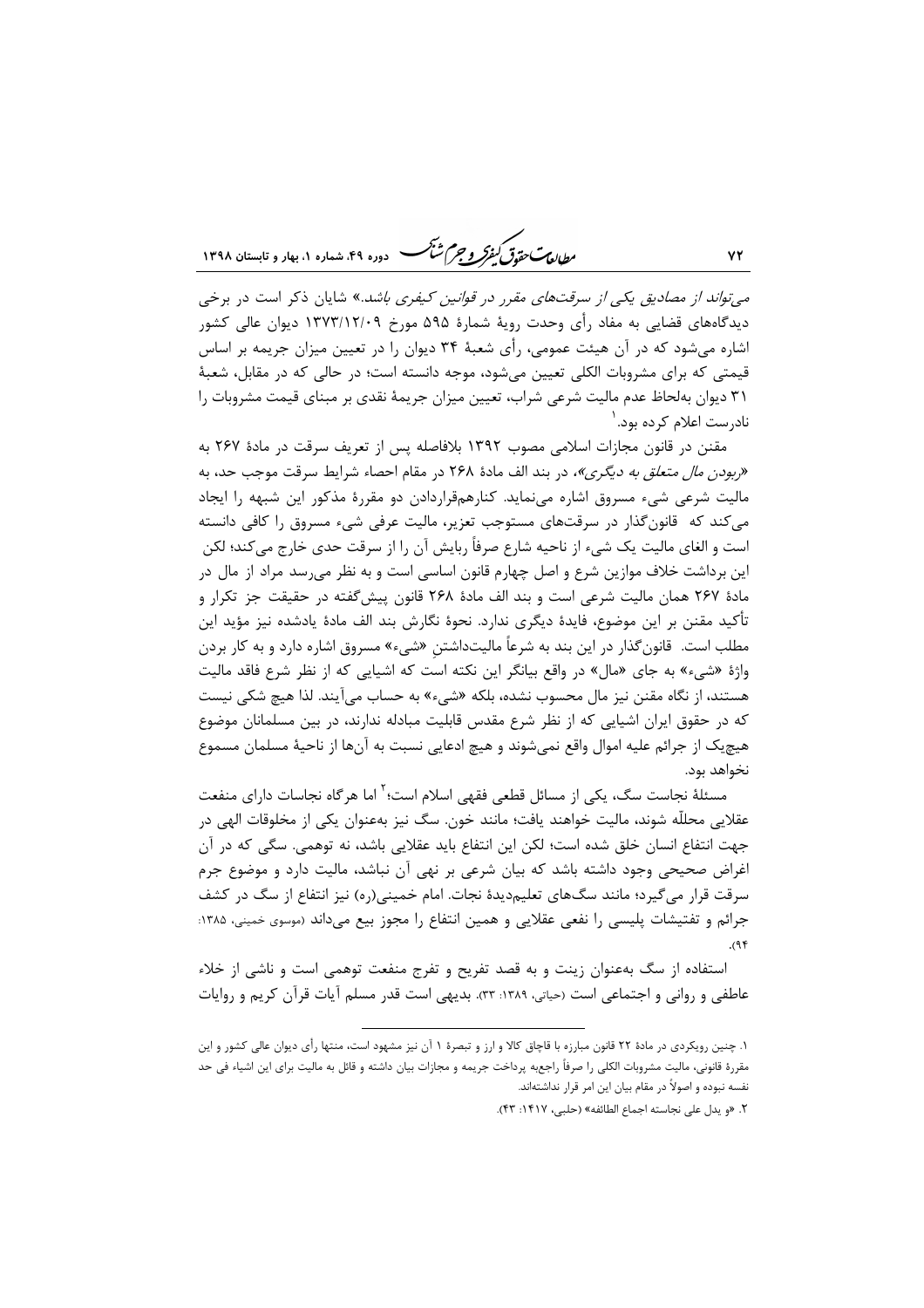بیانگر عدم ردع و منع شارع مقدس از سوق انسان به بهرهمندی و سودجستن از زینتهای الهی است؛ منتها میتوان نفس عین نجس بودن را در ممتنعدانستن انتفاع از عین نجس در منفعت زینت کافی دانست. بهعلاوه اهتمام بیش از حد شارع به طهارت و نجاست و تسری این اهتمام به متشرعین و تنفر نوع انسانها از اعیان نجس، همگی دلالت بر بی|عتباری نفع زینت در این اعیان از سوی شارع دارد (امام، ۱۳۸۸: ۸۴). نوع مردم، زینت در اعیان نجس همچون سگ را به سبب نجاست ذاتی|ش نفع عقلایی به شمار نمیآورند. البته دامنهٔ عقلای مدنظر، اهل عرف اسلام و سیرهٔ متشرعین است؛ چراکه غیرمسلمانان از ابتدا قائل به نجاست و طهارت نیستند.

#### ۲-۱. ابهام در مالیت مواد مخدر

یکی از بارزترین اشیاء ممنوع قانونی، مادهٔ مخدر است و صرفنظر از این که مواد مخدر مالیت عرفی دارند، قانون ارزش ریالی برای آنها قائل نبوده و مالیت آنها را به رسمیت نشناخته و خریدوفروش اين مواد بهلحاظ عدم ماليت قانوني موضوع معامله باطل است. ٰ بهلحاظ حمايتنكردن قانون گذار از احساس تعلق افراد به این *گ*ونه اشیاء و ممنوعیت نگهداری آنها، <sup>۲</sup> ربودن این اشیاء نیز نمی *ت*واند تحت عنوان سرقت قرار گیرد؛ هرچند قاعدتاً ربودن مواد مخدر میتواند متضمن جرائم دیگری مانند نگهداری یا حمل مواد مخدر باشد. این در حالی است که در آرای مراجع قضایی و تصمیمات سایر اجزای دستگاه قضا شاهد دیدگاه متفاوتی هستیم و احیاناً عنوان مجرمانهٔ سرقت را بر ربودن این مواد صادق میدانند.

در پروندهٔ شماره ۹۵/۷۵۰۰۵۷۲ بازپرسی شعبهٔ پنجم دادسرای عمومی و انقلاب کرمان با شکایت شاکی علیه فردی مبنی بر سرقت با استناد به اظهارات یک شاهد که مشتکی عنه را در حال خارجنمودن یک پاکت مشکی حاوی وسایل از منزل شاکی رؤیت نموده است و دستگیری مشارالیه، در جلسهٔ مواجههٔ حضوری مشخص میشود که به علت اختلافحساب پیشآمده میان طرفین دربارهٔ معاملهٔ مواد مخدر، متهم اقدام به ربودن ۲۰۰ گرم هروئین، ۲۲ عدد شربت متادون و ۱ کیلوگرم تریاک از منزل شاکی نموده است. بازپرسی صرفنظر از عدم کشف مواد مخدر، بهلحاظ اقرار صریح طرفین، برای اتهام خریدوفروش مواد مخدر انتسابی به آنان قرار جلب به دادرسی صادر کرده و دربارهٔ شکایت شاکی دائر بر سرقت با توجه به اشارهٔ طرفین به اختلافحساب در مورد معاملهٔ مواد مخدر، بهلحاظ عدم احراز عنصر روانی جرم، قرار منع تعقیب صادر کرده است.

با اعتراض شاکی و ارسال پرونده به دادگاه کیفری دو کرمان، محکمه با موجهدانستن اعتراض وی، ضمن نقض رأی دادسرا، قرار جلب به دادرسی صادر نموده است؛ هرچند با تحصیل گذشت شاکی از ناحیه محکوم و تجدیدنظرخواهی وی از رأی محکومیت، قضات دادگاه تجدیدنظر استان کرمان با استدلالی نزدیک به اعتقاد بازپرس، رأی بر برائت متهم صادر نمودهاند؛ منتها نکتهٔ قابل

١. منظور مقنن از جرم خريدوفروش مواد مخدر، عقد بيع نيست؛ بلكه نقل و انتقال ظاهري آن است.

۲. مادهٔ ۱ قانون اصلاح قانون مبازره با مواد مخدر: «*عمال زیر جرم است و مرتکب به مجازاتهای مقرر در این قانون محکوم* می شود: ..... ۳ - نگهداری، حمل، خرید، توزیع، اخفاء، ترانزیت، عرضه و فروش مواد مخدر... .»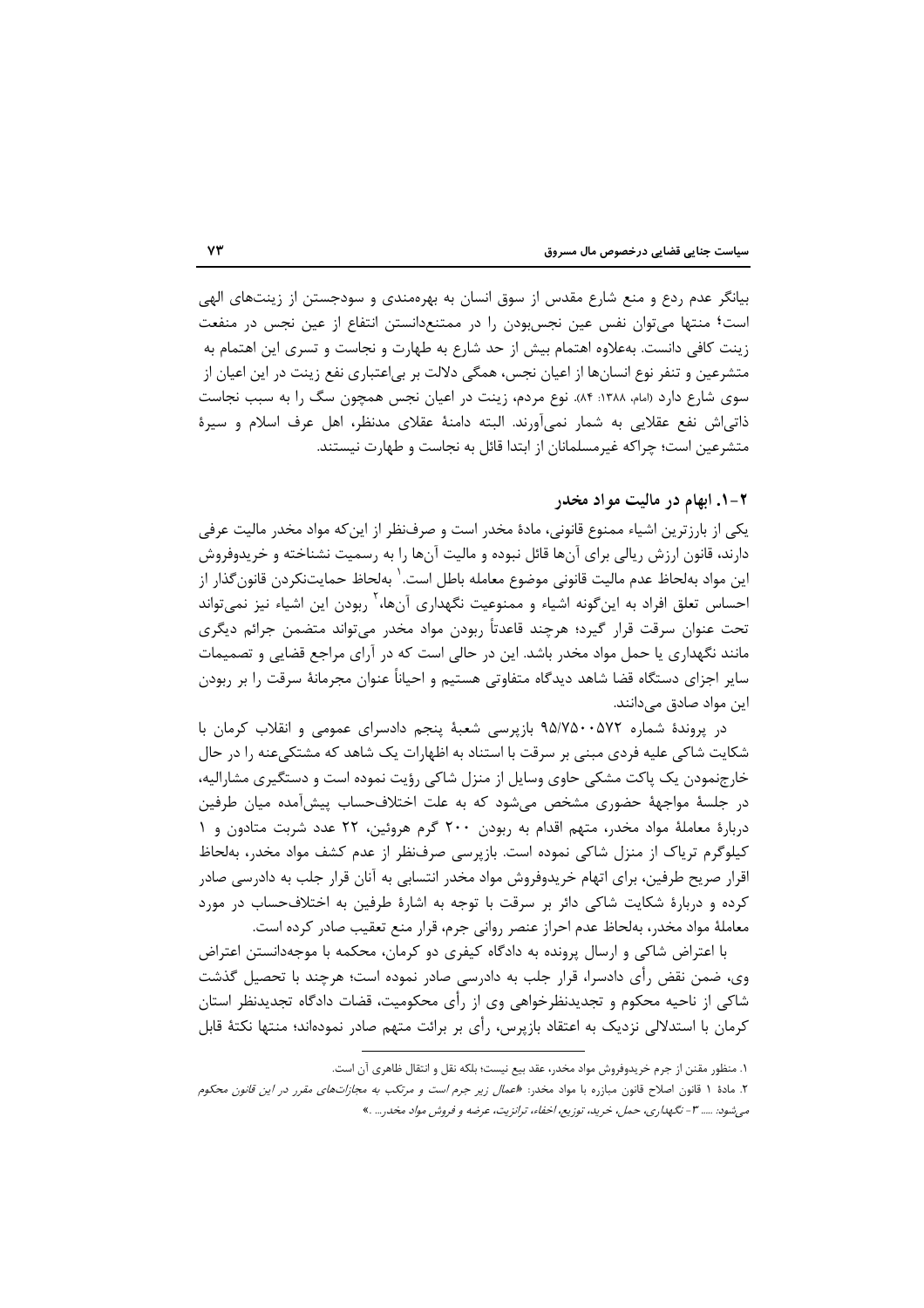تأمل، ایرادنگرفتن هیچیک از مقامات قضایی مذکور به عدم تصور حق مالکانه برای شاکی نسبت به مواد مخدر موضوع رفتار است.

همچنین در پروندهٔ شمارهٔ ۹۲/۹۹۰۰۰۸۷ دادگاه عمومی جزایی کرمان ملاحظه شد که از دید قضا صرف ممنوعیت قانونی و بهرسمیتنشناختن مالیت مواد مخدر از ناحیهٔ قانونگذار، موجبی براي خروج عمل ارتكابي متهم از شمول عنوان مجرمانهٔ سرقت نبوده است. ادارهٔ كل حقوقي قوهٔ قضائیه نیز در دو نظریهٔ مشورتی شمارهٔ ۷/۹۵۱۱ مورخ ۱۳۸۵/۰۲/۱۲ و شمارهٔ ۷/۹۳/۱۲۱ مورخ ۱۳۹۳/۰۱/۳۰ بر این رویکرد مراجع قضایی صحه گذاشته است و بیان میکند: «*سرقت... و* تجهیزات دریافت از ماهواره دارای وصف مجرمانه است؛ چون اشیای مورد استعلام عرفاً مالیت دارند، لذا سرقت آنها قابل تعقیب کیفری است و مهنوعیت قانونی نگهداری آنها، عمل سارق را توجيه نمي كند و دادگاه قانوناً ضمن صدور حكم، دستور معدومكردن يا تحويل آنها را به مقامات صلاحيت دار قانونبي صادر مي نمايد.»

اشیایی که به حکم قانون قابل معامله و مبادله نیستند را می توان در دو دسته بررسی کرد: دستهٔ اول در زمرهٔ اموال عمومی هستند که برای استفادهٔ عموم تخصیص یافتهاند و اشخاص نمي توانند با حيازت يا از طريق ساير اسباب تملك آنها را مالک شوند؛ ` منتها به لحاظ حق مالكانهٔ دولت بر این گونه اموال، دستاندازی به آنها یا تصرف و تصاحب غیرقانونی آنها موضوع جرائم مالي قرار خواهد گرفت (منصورآبادي، ١٣٨٢: ١٠٨)؛ دستهٔ دوم چيزهايي هستند كه بهلحاظ نظم و امنيت یا تأمین بهداشت و سلامتی عمومی قابل معامله نیستند؛ مانند مواد مخدر و سلاح غیرمجاز. چنین اشیایی نمیتوانند موضوع حق شخصی واقع شوند؛ در نتیجه در دایرهٔ معاملات اشخاص نیز قرار نخواهند گرفت.

قانون گذار در وضع مقررات جزایی مربوط به اموال، در مقام حمایت از حق مالکیت خصوصی و عمومی است و برخی اشیاء به حکم قانون و جهت حفظ نظم یا بهداشت جامعه متعلق حق اشخاص واقع نمیشوند؛ به این معنا که حق مالکیتی برای کسی که آنها را تصرف کرده به وجود نیامده است. بنابراین اگر چنین شیئی از متصرف آن ربوده شود، تعدی و تجاوزی به حقوق و منافع مالی وی صورت نگرفته است و عمل ارتکابی مشمول عنوان مجرمانهٔ سرقت نخواهد بود؛ مگر آنکه این اشیاء به نفع دولت ضبط شوند یا ابتدائاً در اختیار دولت باشند. در این صورت هیچ شکی وجود ندارد که مثلاً ربایش سلاح از مراکز نظامی و انتظامی یا مورفین از مراکز درمانی سرقت است.

به نظر نگارنده ماهیت اشیاء ممنوع قانونی متفاوت از یکدیگر است و باید در خصوص این حکم میان آنها قائل به تفکیک شد. برخی از این اشیاء مانند سلاح و مادهٔ مخدر مورفین و متادون منفعت محللّهٔ عقلایی دارند و متعلق حق دولت و تحت شرایطی متعلق حق اشخاص نیز قرار میگیرند. لذا علی|لقاعده دست|ندازی به اینگونه مواد مخدر که جنبهٔ درمانی دارند، مورد حمایت حقوق کیفری خواهد بود و صرف ممنوعیت خریدوفروش این اموال موجب سلب مالیت از آنها

١. از جمله میتوان به مواد ٢٣ الی ٢۶ قانون مدنی اشاره کرد.

٧۴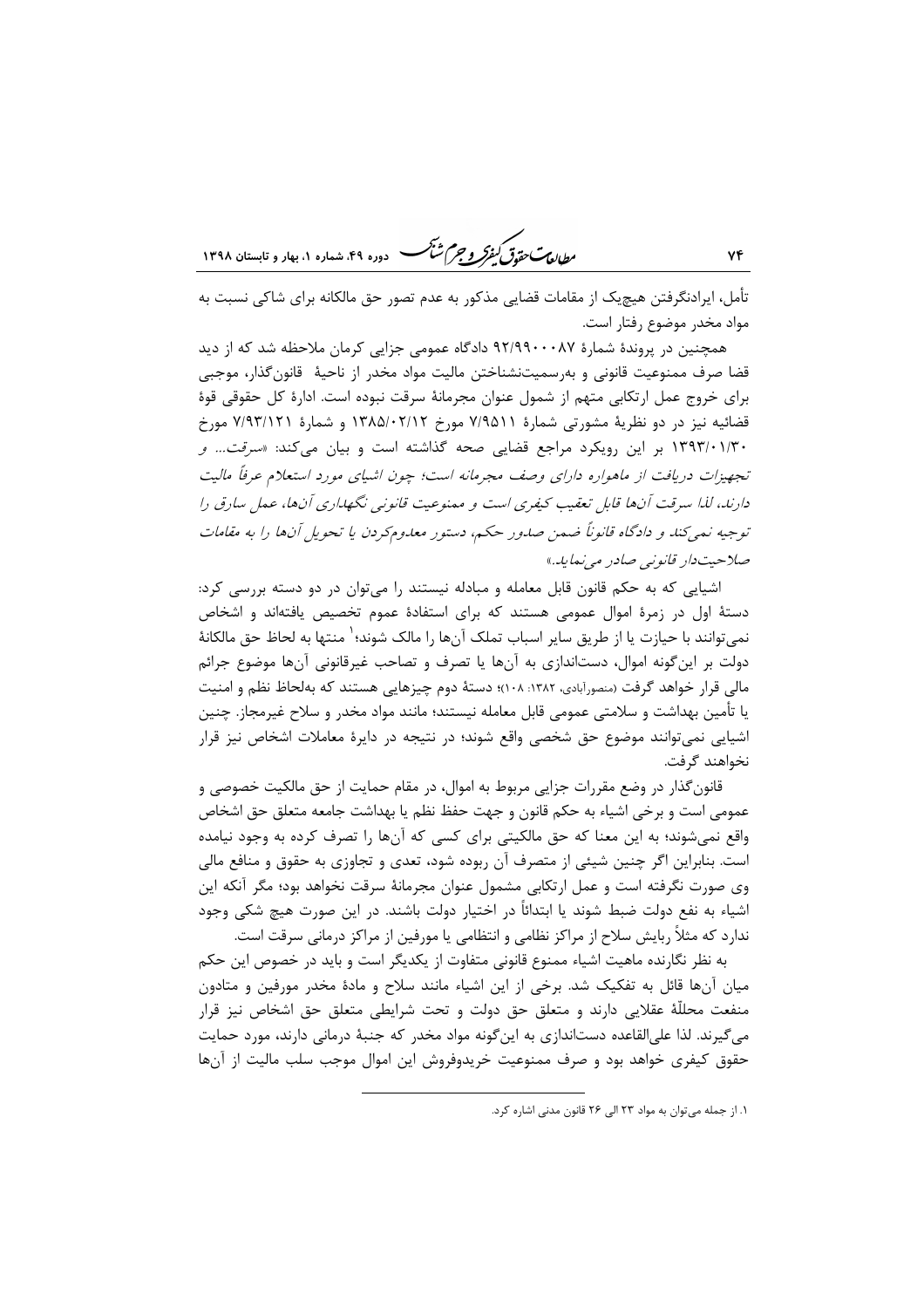نخواهد شد. اما مواد مخدری همچون هروئین و مواد روان گردان صنعتی غیردارویی که فاقد سود و نفع عقلایی هستند و آثار مخرب و زیانباری بر جسم و روح انسان دارند، نزد عرف جامعه وصف مالیت نداشته و از تصرف مالکانهٔ اشخاص خارجاند و در نتیجه نمی توانند موضوع جرائم علیه اموال واقع شوند. این مواد بهلحاظ ضرری که برای سلامتی جامعه دارند، نه متعلق حق اشخاص قرار مي گيرند و نه حق دولت.

#### ۳-۱. ريو دن پلاک خو درو

امروزه خودرو بهعنوان یک کالای سرمایهای بخش قابلتوجهی از داراییهای اشخاص جامعه را تشكيل مي‹هد و بهتبع آن، نقلوانتقال خودرو نيز يكي از رايجترين معاملات است. آگاهي از نحوهٔ صحیح تنظیم قرارداد، مراحل انتقال سند، چگونگی تعویض پلاک آن و امثال آن میتواند از قضایی و کیفریشدن چنین مسائلی جلوگیری کند. گاهی اشخاص پس از فروش خودروی خود و به علت پایبندنبودن خریدار به تعهد فک پلاک انتظامی ظرف مهلت مقرر در قرارداد و بهلحاظ طولانی دانستن مراحل درخواست فک پلاک بهصورت قانونی، شخصاً اقدام به جداکردن و ربایش پلاکھای خودرو می کنند.

در پروندهٔ شمارهٔ ۹۰/۵۹۰۱۳۳۶ دادیاری شعبهٔ نهم دادسرای عمومی و انقلاب کرمان با وصول شکایت خریدار خودرو مبنی بر سرقت جفت پلاک خودرو و احضار شخص فروشنده بهعنوان اولین مظنون، نامبرده نیز ضمن پذیرش عمل انتسابی، انگیزهاش را رسیدن به پلاک متعلق به خود پس از گذشت شش ماه از زمان قرارداد میداند. با وجود ارائهٔ رونوشت برگ سبز خودرو که نشان از این دارد که پلاک انتظامی به نام متهم ثبت شده ولی هیچ استعلامی توسط دادسرا از پلیس راهنمایی ورانندگی صورت نیذیرفته است و در نهایت مرتکب در دادگاه محکوم به شش ماه حبس تعلیقی میشود. در پروندهٔ مشابه دیگری (شماره ۹۶/۷۲۳۰۱۷۸۷ شعبه سیزدهم بازپرسی آن دادسرا) صرفنظر از ایرادنگرفتن مقامات دادسرا به تعلق شیء موضوع جرم به شخص متهم، دادگاه كيفري پس از تحصيل گذشت شاكي با درنظرگرفتن اختلافحساب ميان طرفين به جهت شبههٔ ایجادشده در احراز سوءنیت خاص متهم و نه به لحاظ عدم تحقق جزئی از رکن مادی جرم، حکم بر برائت مرتکب صادر نموده است:

«در خصوص اتهام آقای امین... دائر بر سرقت جفت پلاک خودروی زانتیا به شمارهٔ... موضوع شکایت... با عنایت به اوراق پرونده و اظهارات شاکی به شرح صفحهٔ ۶۸ و اینکه طرفین پیرامون همین خودرو اختلاف مالی داشتهاند و سوءنیت نامبرده در ریایش پلاکها برای این دادگاه محرز نیست، لذا با توجه به اصل برائت و با استناد به بند الف مادهٔ ۱۷۷ قانون آیین دادرسی دادگاههای عمومي و انقلاب در امور کيفري حکم بر برائت صادر مي گردد … .»

این نحوهٔ اتخاذ تصمیم دستگاه قضایی در حالی است که از یک سو پلاک خودرو فاقد وصف مالیت است؛ چراکه فیiفسه منفعت عقلایی ندارد و در عرف جامعه نیز معامله و خریدوفروش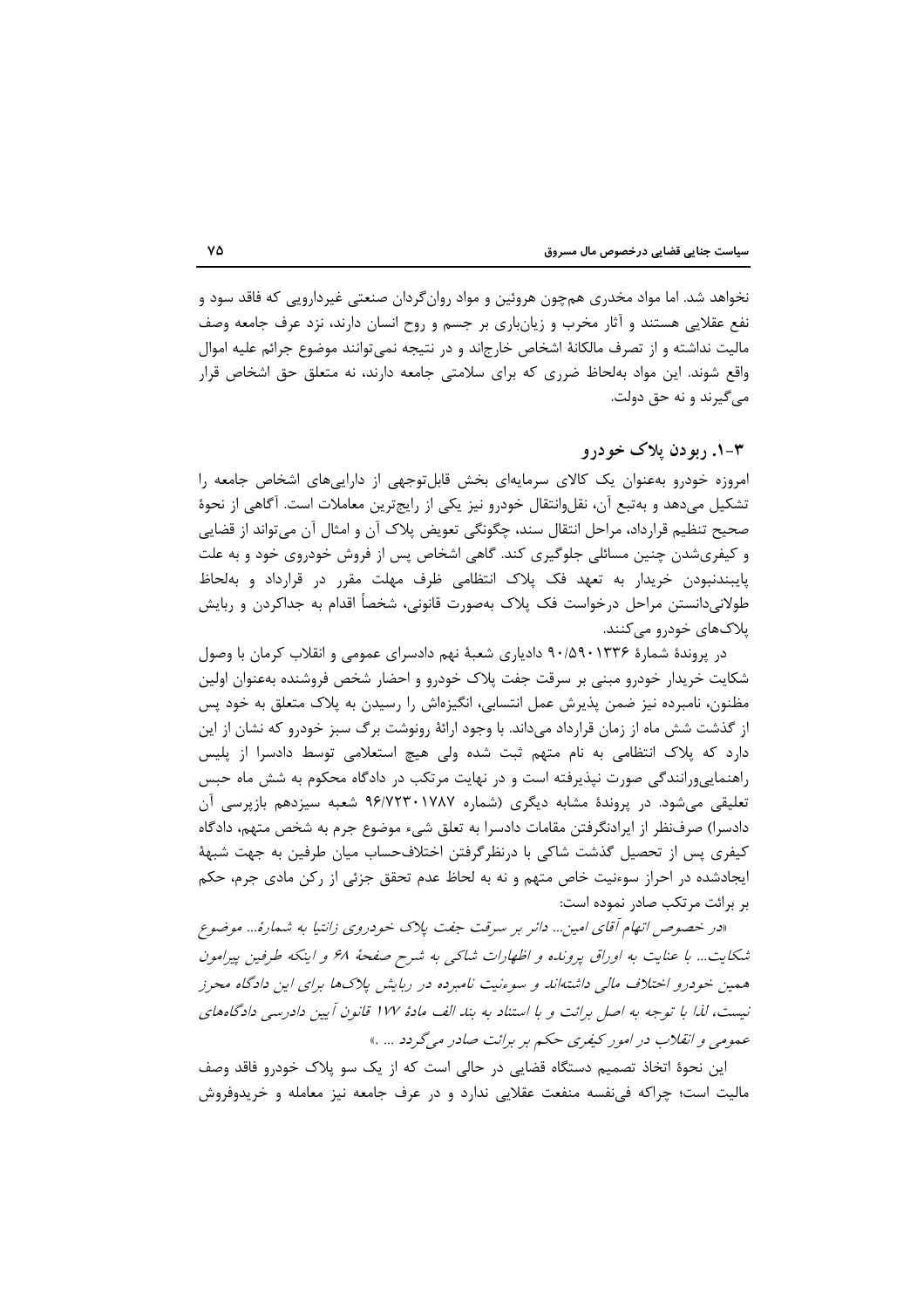ر<br>مط *لا*م متحق*دق گفتر و جرم شنگ* دوده ۴۹ شعاره ۱، بعار و تابستان ۱۳۹۸

نمی شود و بر خلاف صراحت قانون گذار در مورد جرائم خیانت در امانت و کلاهبرداری که در کنار «مال» از «اسناد» نیز بهعنوان موضوع این جرائم یاد کرده است، در بزه سرقت، اسناد دارای ارزش حقوقی صرف مانند پلاک خودرو موضوع جرم قرار نمیگیرند. ٰ از سوی دیگر پلاک انتظامی خودرو از لوازم عرفی و قانونی مبیع هم نیست که به همراه انتقال مالکیت خودرو، به شخص خریدار منتقل شود؛ بلکه تنها مرجع انتقال پلاک، پلیس راهنماییورانندگی است و فارغ از وسیلهٔ نقلیه، پلاک به نام شخص صادر میشود. در نتیجه ربایش آن از ناحیهٔ فروشنده را نمیتوان ربودن مال متعلق به غير دانست.

# ۴-۱. توسعهٔ مصادیق لقطه (مال گمشده)

لقطه یک مفهوم فقهی راهیافته به نظام حقوقی ایران است و آن را چیزی میدانند که از روی زمین برداشته می شود و در معنای اعم مالی است که گمشده و کسی بر آن تسلطی ندارد (جعفری لنگرودی، ۱۳۸۵: ۵۸۹). در قانون مدنی، قانون *گ*ذار طی مواد ۱۶۲ به بعد احکام خاصی <sup>۲</sup> را برای اشیاء پیداشده و حیوانات ضاله مقرر و پیشبینی کرده است؛ اما قوانین کیفری ایران پیرامون حکم بردن این اموال و مسئوليت كيفرى شخص تصاحب كننده ساكت هستند. ّ

به دلیل عدم احراز اعراض قطعی مالک از حق مالکیت خود نسبت به مال گمشده، در اصل سرقت محسوبشدن يا نشدن تصاحب اين گونه اموال ميان فقها و حقوق‹انان اختلاف نظر نيز وجود دارد؛ لكن در عرصة قضا بهلحاظ تحققنيافتن شرط تعلق مال مسروق به غير، عمل يابنده نسبت به لقطه مشمول جرائم علیه اموال نخواهد بود. بهعنوان نمونه می¤وان به رأی شمارهٔ ۲۰۵ شعبهٔ پنجم دیوان عالی کشور اشاره کرد: «*تصرف در مال لقطه با مادهٔ ۶۶۱ قانون کیفر عمومی و اساساً با هيچيک از مواد کيفري تطبيق نمي نمايد*.» صرفنظر از اين رويکرد قضايي با وجود اختلاف دیدگاههای فقهی و حقوقی، در تصمیمات قضایی حتی شاهد بسط این مفهوم به مصادیقی هستیم که هنوز مال از سلطهٔ مالک آن خارج نشده است و اساساً آن مال از نظر شارع لقطه محسوب نمي شود.

٧۶

۱. بر خلاف صراحت مادهٔ ۲۱۴ قانون حدود و قصاص مصوب ۱۳۶۱ در قوانین جاری، قانون گذار حکم صریحی در مورد سرقت اسناد ندارد. اسناد را به اعتبار جاریشدن مقررات سرقت بر آنها می توان به سه دسته تقسیم کرد: ۱. اسناد فینفسه مال مانند اسکناس؛ ۲. اسناد دارای مابهازای مالی مانند اوراق بهادار؛ ۳. اسناد دارای ارزش حقوقی صرف، مانند مدارک تحصیلی. اگرچه در مورد اینکه دستهٔ دوم موضوع سرقت قرار می¢یرند یا خیر، اختلاف دیدگاه وجود دارد؛ منتها بدون تردید دستهٔ اول موضوع جرم سرقت هستند و دستهٔ سوم موضوع این جرم قرار نمیگیرند.

۲. به موجب مادهٔ ۱۶۲ قانون مدنی: «*هر کس مالی پیدا کند که قیمت آن کمتر از* ی*ک درهم که وزن آن ۶/۱۲ نخود نقره باشد،* مے تواند آن را تملک کند.»

۳. در بخش ۵ قانون سرقت کشور انگلستان در جایی که کسی بهاشتباه مال خود را از دست می(دهد و دریافتکننده قانوناً موظف به استرداد آن است، تصاحب این مال میتواند سرقت محسوب شود.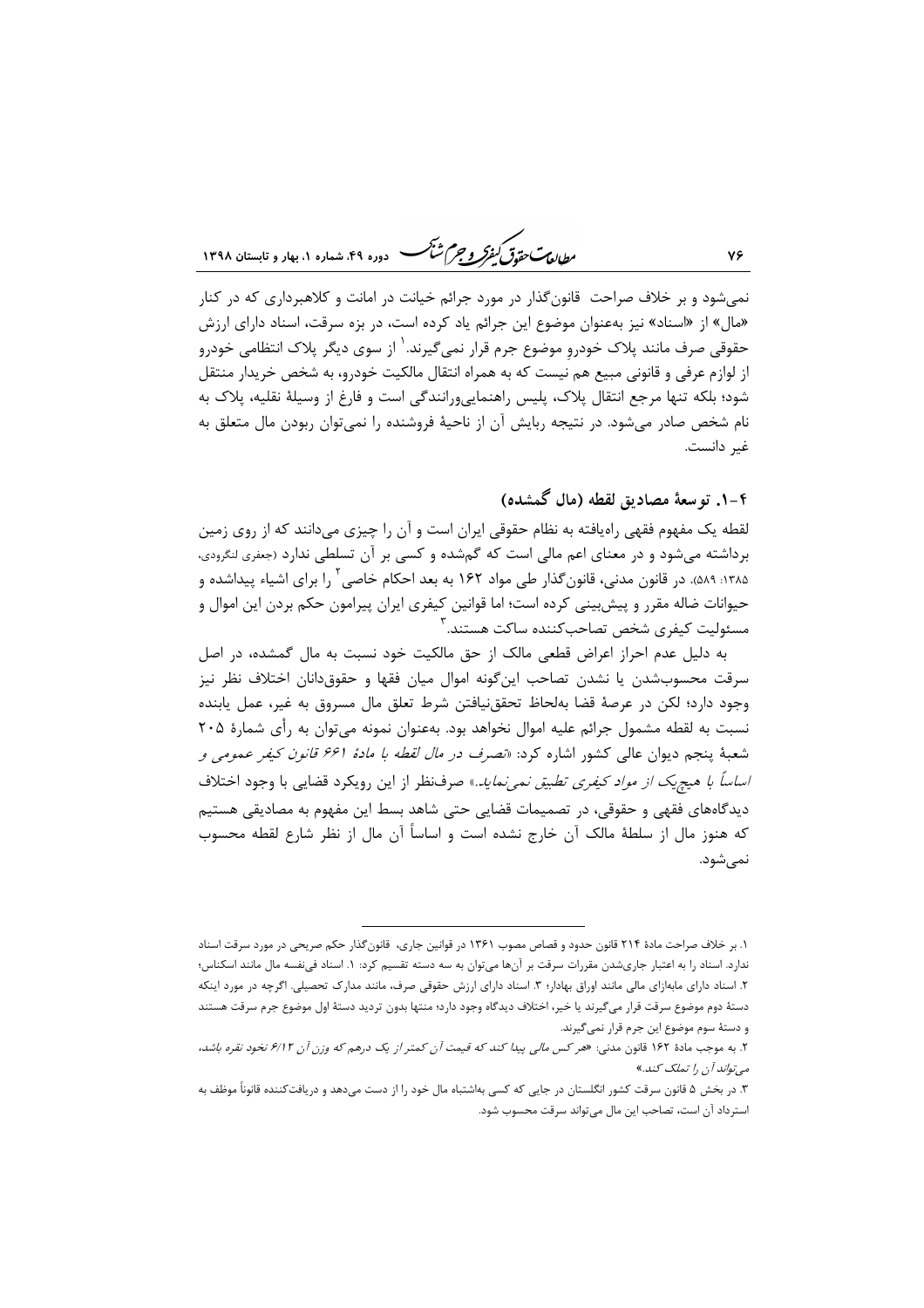در پروندهٔ شمارهٔ ۹۴/۵۹۰۱۷۲۴ دادیاری شعبه نهم دادسرای عمومی و انقلاب کرمان، خانمی پس از صرف غذا در رستوران، گوشی تلفن همراه خود را بر روی میز نهارخوری جا میگذارد و پس از بازگشت وی به مغازه، گوشی در رستوران پیدا نمی شود. حسب محتوای فیلم دوربین مداربستهٔ مغازه، فردی جوان پس از برداشتن گوشی، فوری از آن مکان خارج شده است. با گذشت نزدیک به شش ماه، شاکی پس از اخذ نتیجهٔ مثبت از ردیابی گوشی مسروقه و فعالشدن سیمکارت روی آن، اقدام به طرح شکایت علیه استفادهکننده از آن شمارهٔ تلفن همراه میکند. منتها دادیاری پس از اخذ اظهارات مالباخته، با این استدلال که شاکی، مال خود را گم کرده است و تصرف در این مال نمی تواند سرقت باشد، بلکه وی باید اقدام به طرح دعوای حقوقی کند، مبادرت به صدور قرار منع تعقیب بهلحاظ جرمنبودن عمل ارتکابی نموده است. دادگاه کیفری دو کرمان نیز با استدلالی مشابه با نظر دادسرا، اعتراض شاکی را رد و قرار صادر شده را تأیید می کند:

«… اعتراض خانم معصومه… نسبت به قرار منع تعقیب مورخ… صادره از شعبهٔ نهم دادیاری دادسرای عمومی و انقلاب کرمان وارد نیست؛ زیرا همان طور که دادیار محترم استدلال نمودهاند، تصاحب گوشی گم شده فاقد وصف کیفری است و اساساً تشکیل پروندهٔ کیفری در این مورد صحيح نبوده است. لذا ضمن رد اعتراض شاكي با استناد به... .»

در پروندهٔ مشابه دیگری (شمارهٔ ۹۵/۵۷۰۰۷۱۴ دادیاری شعبه هفتم آن دادسرا)، احدی از ساکنان یک مجتمع آپارتمانی کیف حاوی وجه نقد، مدارک و کارت بانکی خود را داخل آسانسور آن محل جا می گذارد. شخصی با برداشتن این کیف، ضمن تصاحب وجوه نقد داخل آن، با استفاده از رمز یادداشتشده روی کارت بانکی، اقدام به برداشت وجه از حساب مالباخته میکند. با پیگیری شاكي از طريق مراكز خريد محل برداشت وجه از كارت، متهم شناسايي ميشود؛ لكن صرف نظر از عناوین مجرمانهٔ دیگر مطرح در پرونده، شعبه دادیاری با همان استدلال پروندهٔ قبلی، پیرامون اتهام سرقت قرار منع تعقيب صادر كرده است.

از شرایط صدق لقطه این است که مال گم شده است و مالک به آن دسترسی ندارد و در تصرف شخص دیگری نیز نباشد (موسویخمینی، بی¤: ۲۲۱). با این دو قید، لقطه از مال مجهول|لمالک تفکیک میشود و به همین دلیل، احکام لقطه بر مجهولالمالک مترتب نمیشود. بنابراین افزون بر نبود متصرف، گمشدن مال برای صدق عنوان لقطه لازم است. در نتیجه اگر شخصی در ملک دیگری مالی را پیدا کند، نظر به احتمال آنکه مالک مکان، متصرف این مال نیز باشد، باید ابتدا به وی اطلاع دهد و این گونه اموال تحت عنوان لقطه قرار نمی گیرند.

در این پروندهها مشهود است که متهمان با وجود امکان شناسایی و دسترسی به مالک و تحویل اموال به وی یا صاحب مغازه و مدیر ساختمان، اقدام به برداشتن و تصاحب آنها کردهاند. در بزه سرقت ضرورتی بر ربایش مال از تصرف شخص مالک وجود ندارد و از طرف دیگر این اموال همچنان در حیطهٔ مالکانهٔ مالک قرار داشته و عملاً از حیازت صاحبشان خارج نشدهاند. بنابراین هنوز صدق لطقه در مورد این اموال محقق نشده است و چنین اعمالی از نظر جامعه قابل سرزنش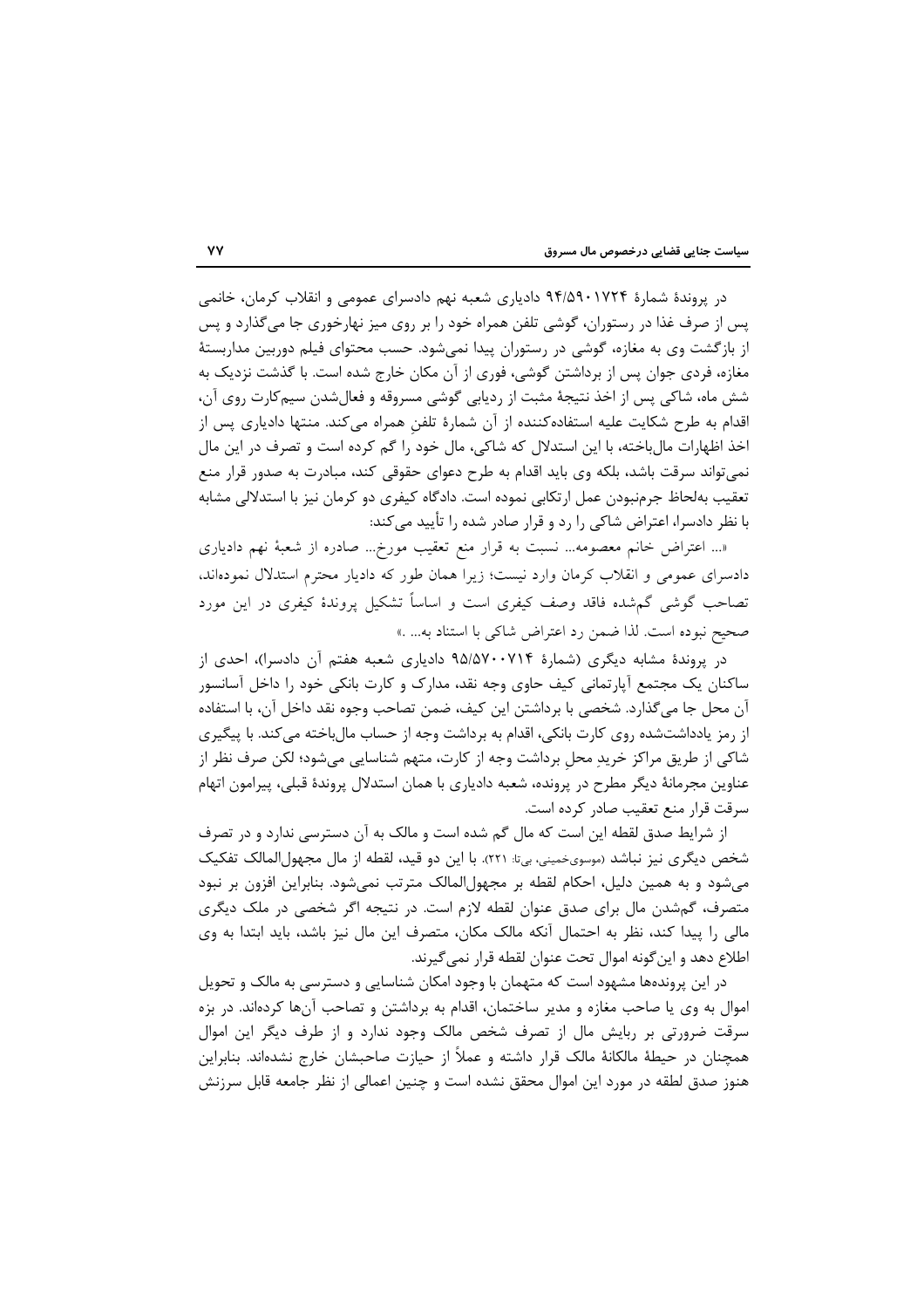هستند. از دیدگاه عرف در مورد این اموال، تعبیر گمشدن به کار نمی رود؛ بلکه میگویند: «مال را در فلان مكان جا گذاشتم» و اين دو تعبير آثار متفاوتي دارند.

ر ...<br>رواد<del>ی تحقیق کفرکر و جرم شنگ</del> هوده ۴۹ شهاره ۱، بعاد و قابستان ۱۳۹۸

#### ۵-۱. سرقت مال مشترک

شركت طبق مادهٔ ۵۷۱ قانون مدنى عبارت است از «اجتماع حقوق مالكين متعدد در شي واحد به نحو اشاعه.» منظور از حقوق مالكان متعدد، حق مالكيت ايشان است؛ يعني چند نفر در آن واحد مالک یک شیء هستند، بهنحوی که تمامی اجزای مال مشاع، ملک مالکین متعدد به حساب آید و هیچ کدام، مالکیت مستقل و مفروز بر آن مال نداشته باشند (شهیدی، ۱۳۶۵: ۱۳۹).

با توجه به اینکه از منظر حقوق مدنی، هر یک از شرکا نسبت به جزء جزء مال مشاع مشارکت دارند و مالکیت آنان در تمامی اجزا آن مال جاری است، در شمول جرائم مالی بر دستاندازی و تصرف احدی از شرکا بر این ًگونه اموال شبهه وجود دارد و از دید صرفاً حقوقی و با اتکا بر قاعدهٔ تفسیر مضیق متون جزایی، چنین اعمالی تعقیب نمیشوند (میرمحمدصادقی، همان: ۱۶۴). با این توضیح که شریک در هر جزء مال مشاع سهیم است و هیچ جزئی از مال را نمی توان به مفهوم واقعی کلمه «مال غیر» نامید و دخل و تصرف او در هر حال، تصرف در مال خود است.

وجه اشتراک همهٔ جرائم علیه اموال، حمایت از «مال غیر» و مالکیت خصوصی اشخاص است؛ در صورتي كه در جرائم عليه اموال مشاع، هم مالكيت خود و هم مالكيت ديگري مطرح مي شود. تعمیمدادن شرط «تعلق مال به غیر» به «مال مشترک»، با شکی معقول مواجه است؛ چراکه قدر متيقن از مال غير، مال مشترک نيست و مي،بايست به قاعدۀ تفسير به نفع متهم متوسل شد. مقنن در سال ۱۳۹۲ با تصویب مادهٔ ۲۷۷ قانون مجازات اسلامی، ٰ وقوع سرقت در اموال مشاع و همچنین دستگاه قضایی به موجب رأی وحدت رویهٔ شمارهٔ ۱۰ مورخ ۱۳۵۵/۰۷/۲۱ هیئت عمومی دیوان عالی کشور، ارتکاب تخریب در مال مشترک از سوی احدی از شرکا را پذیرفت. ولی در خصوص امکان ارتکاب سایر جرائم مالی در اموال مشاع، در قانون و در سطح کلان سیاست جنایی قضایی، جهت گیری خاصی وجود ندارد. ٔ

تمسک به قیاس یا اخذ وحدت ملاک از رأی وحدت رویهٔ مذکور، تعمیمی خلاف اصول حقوق کیفری و تعارض آن با اصل قانونی,بودن جرائم و مجازاتها غیرقابل|نکار است. تفسیر مضیق مقررات جزایی اقتضا دارد که مفسر قانون خود را قائممقام مقنن فرض نکند. لذا عنصر مادی جرائم علیه اموال مشاع در غیر از دو مورد مصرح، قابل احراز نخواهد بود. منتها در تصمیمات قضایی ملاحظه می شود که با وجود لازمالاجرانبودن قانون مجازات اسلامی مصوب ۱۳۹۲ در زمان صدور این آرا، مقامات قضایی با الغای خصوصیت و مستفاد از این رأی وحدت رویه، ارتکاب سایر جرائم مالی از

۱. مادهٔ ۲۷۷ این قانون مقرر میدارد: «*هرگاه شریک یا صاحب حق، بیش از سهم خود، سرقت نماید و مازاد بر سهم او به حد نصاب* برسد، مستوجب حد *است*.»

٢. با مطالعهٔ سیر تحولات تاریخی قوانین جزایی ایران یی می بریم که در هیچ دورمای به صورت صریح و روشن، تکلیف جرائم علیه اموال مشاع به جز در دو مورد تخریب و سرقت حدی مشخص نگردیده است.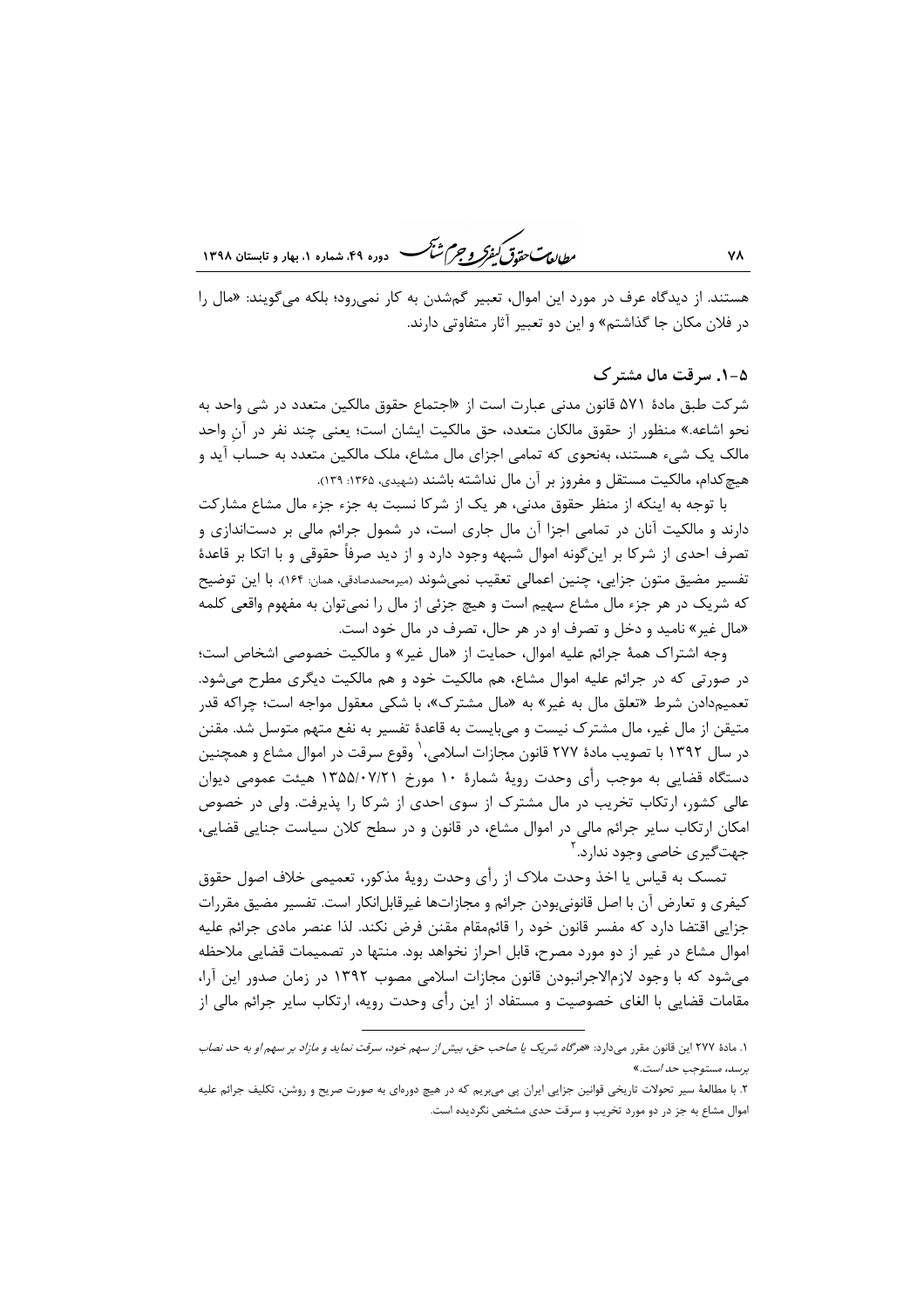جمله سرقت در مال مشاع را همانند مال مفروز، ممكن دانستهاند. البته شكى وجود ندارد كه عمل ارتکابی باید همراه با سوءنیت انجام گرفته باشد؛ منتها احراز این موضوع در ماهیت عمل ارتکابی تأثیری ندارد.

در پروندهٔ قضایی شمارهٔ ۹۰/۷۲۰۰۸۲۴ شعبهٔ دوم بازپرسی دادسرای عمومی و انقلاب کرمان، دو نفر شریک کاری که محصول باغ پستهای را شراکتی خریداری کردهاند، در مورد زمان و نحوهٔ برداشت و تقسیم محصول اختلاف پیدا میکنند. یکی از این اشخاص در زمانی که شریک وی در کرمان حضور نداشته است، اقدام به چیدن و فرآوری محصول پسته میکند. با حضور و اطلاع شریک دیگر، وی شکایتی دائر بر سرقت علیه برداشتکنندهٔ پستهها طرح و ادعا میکند محصول موجود بر روی درختان باغ به مراتب بیشتر از میزان اشارهشدهٔ شریکش است. متهم در مقام دفاع بيان مي كند: «با توجه به احتمال ضايع يا ربودهشدن پستهها و عدم حضور شاكي در كرمان، اقدام به برداشت محصول کردم.» شعبهٔ بازپرسی بهلحاظ عدم احراز سوءنیت متهم قرار منع تعقیب صادر کرده است. شعبهٔ ۱۰۴ دادگاه عمومی جزایی کرمان در مقام رسیدگی به اعتراض شاکی همانند شعبهٔ بازپرسی، متعرض مشاع و مشترکبودن اموال موضوع جرم نشده است و ضمن نقض قرار دادسرا به شرح ذیل نظر خود ٫ا بر جلب متهم به محاکمه اعلام مے دارد:

«در خصوص اعتراض... به وكالت از أقاى مسعود... نسبت به قرار منع تعقيب صادره در پروندهٔ کلاسهٔ... شعبهٔ دوم بازیرسی دادسرای کرمان با توجه به محتویات پرونده، نحوهٔ دفاع و اظهارات متهم و همچنین گواهی شهود شاکی و لایحهٔ دفاعیهٔ وکیل شاکی ضمن پذیرش اعتراض وي، قرار منع تعقيب نقض و قرار جلب به محاكمهٔ متهم صادر مي گردد... .»

همچنین در پروندهٔ شمارهٔ ۹۱/۵۷۰۰۵۰۴ شعبهٔ هفتم دادیاری آن دادسرا که ورثه با وجود گذشت یک سال از فوت پدرشان اقدامی در جهت تقسیم ترکه نداشتهاند، احدی از وراث با حضور در خانهٔ پدری و بدون اجازهٔ سایر ذوالحقوق، تعدادی ظرف مسی را از منزل خارج و اقدام به فروش آنها می کند. با شکایت سایر وراث مبنی بر سرقت و با وجود سهیمبودن مرتکب در اموال موضوع جرم، با استناد دادیاری در قرار مجرمیت و کیفرخواست به ملاک رأی وحدت رویهٔ اشارهشده، پرونده به دادگاه عمومی جزایی کرمان ارسال و مرتکب برای سرقت تعزیری با اعمال تخفیف به سه میلیون ریال جزای نقدی محکوم میشود.

همان طور که ملاحظه شد دستگاه قضایی با وجود سکوت مقنن در زمان اصدار این تصمیمات، ربایش مال مشاع توسط یکی از شرکا را سرقت میداند؛ هرچند که با تصویب مادهٔ ۲۷۷ قانون مجازات اسلامی مصوب ۱۳۹۲در مورد تحقق سرقت موجب حد در اموال مشاع رفع ابهام صورت گرفت. البته اکنون نیز با این پرسش مواجه هستیم که آیا این مقرره به سرقتهای تعزیری نیز قابل تعميم است. از نظر نگارنده، اين ماده در فصل سرقت از بخش جرائم موجب حد آمده است؛ لكن از طرفی به غیر از شرایط خاص سرقت حدی، سایر مقررههای این فصل همچون تعریف سرقت مذکور در مادهٔ ۲۶۷ و مفاهیم حرز و نحوهٔ هتک آن، مطرحشده در مواد ۲۶۹ و ۲۷۱، ناظر به کلیهٔ مراتب سرقت اعم از حدی و تعزیری است و از طرف دیگر نحوهٔ نگارش مادهٔ ۲۷۷ این قانون بیانگر آن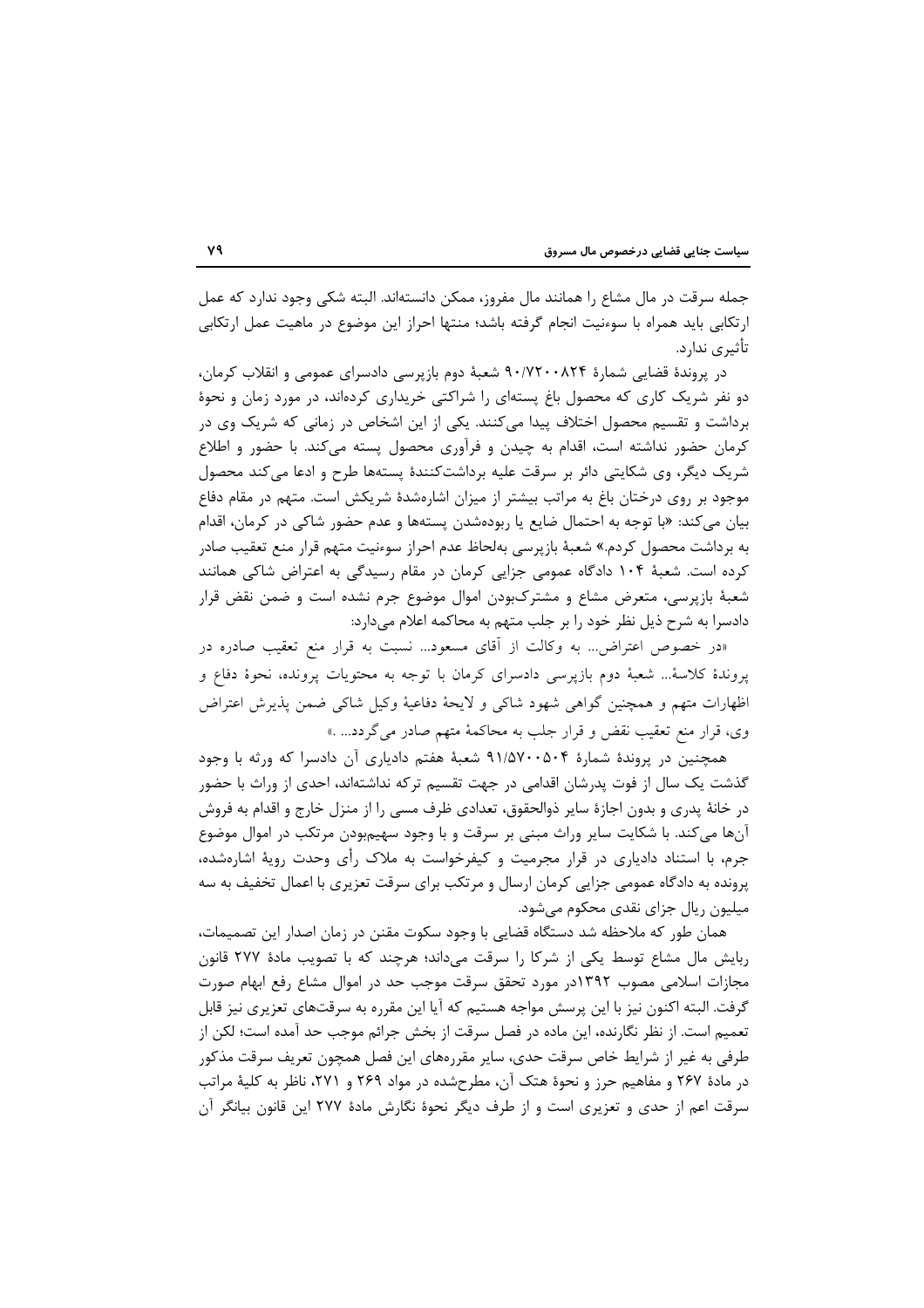ر .<br>رواداد<del>یمت مقدقی کفرکر و جرم شنگ هست دوده ۴۹</del>، شعاره ۱، بعاد و قابستان ۱۳۹۸

است که ربایش مال مشاع از ناحیهٔ احدی از شرکا بیش از سهم خود، سرقت، بهصورت مطلق، محسوب میشود و در صورتی که مازاد بر سهم او به نصاب (معادل چهار و نیم نخود طلای مسکوک) برسد، با وجود سایر شرایط قانونی، سرقت موجب حد قابل احراز است و در فرض نبودن یکی از شرایط مذکور در مادهٔ ۲۶۸ این قانون، سرقتهای تعزیری مطرح خواهند شد. تفسیری غیر از این، نتیجهای غیرمنطقی، یعنی جرمبودن سرقت حدی از اموال مشاع و جرمنبودن سرقت تعزیری از این گونه اموال، به دنبال دارد؛ در حالی که تعزیرات اخف از حدود هستند.

## ٢. شناخت علل و آسيبها

همان طور که مشاهد گردید سیاست جنایی قضایی پیرامون مال مسروق در مواردی با سیاست جنایی تقنینی همخوانی ندارد. آنجا که قضات دادگستری ربایش برخی اشیای فاقد وصف مالیت، چه از دید شرع و چه از دید عرف، یا برخی اشیای ممنوع قانونی را سرقت محسوب میکنند و همچنین زمانی که تحت اوضاع و احوال خاصی، شرط تعلق مال به شخص دیگر نادیده انگاشته میشود، این ناسازگاریها میان قضا و قانون نمود روشنی پیدا میکند. اکنون که با برخی از موارد ناسازگاری قضا با سیاست مقنن آشنا شدیم، در ادامه به شناسایی زمینهها و علل پیدایش این ناهمخواني خواهيم پرداخت.

بر پایهٔ یک تحلیل عقلانی با تکیه بر مبانی نظری میتوان ریشهٔ این ناسازگاریها را در چهار محور کلی دید. از یک سو، نظام تقنینی ما هر چقدر هم کامل فرض شود، قادر به پیش بینی تمامی ابعاد و زوایای مسائل خارجی نیست و نمی تواند تمامی فروض محتمل|لوقوع را فرا بگیرد. از سوی ديگر، برخلاف قانون گذار كه احياناً مبتني بر امور ذهني اقدام به وضع قانون مي كند، مراجع قضايي با عینیات سر و کار دارند. قاضی در مقام رسیدگی با واقعیات و مصالحی مواجه میشود که نمی تواند این مسلمات عینی را نادیده بگیرد. بنابراین گاهی قانون و پیچیدگی عبارات بهکاررفته در آن زمینهساز این ناسازگاری خواهد بود که در بند اول به آن خواهیم پرداخت. گاهی نگاه ویژهٔ مقامات دستگاه قضایی به واقعیات جامعه و مقولهٔ نظم عمومی عامل این ناهمخوانی است که در بند دوم مطالعه میشود و همچنین در نظرگرفتن برخی مصالح در صدور آرا و اتخاذ تصمیمات قضایی که در بند سوم میخوانیم، موجب ناسازگاری قضا با قانون میشود. البته در این میان نقش مختصات و ویژگیهای خاص قاضی رسیدگی کننده به پرونده نیز غیرقابل انکار است که در بند چهارم به آن خواهیم پرداخت.

## ۰۱–۲. ایرادات برگرفته از متن قانون

هیچ قانونگذاری توان پیش بینی تمام شرایط و موارد تحقق جرم را ندارد و از وضع قانونی عام و فراگیر عاجز است. حتی در مواردی که قضیه برای مقنن روشن و قابلپیش بینی بوده و در خصوص آن دست به تدوین قانون زده است، خصیصهٔ کلیبودن قانون از یکسو و خطاپذیری آدمی از سوی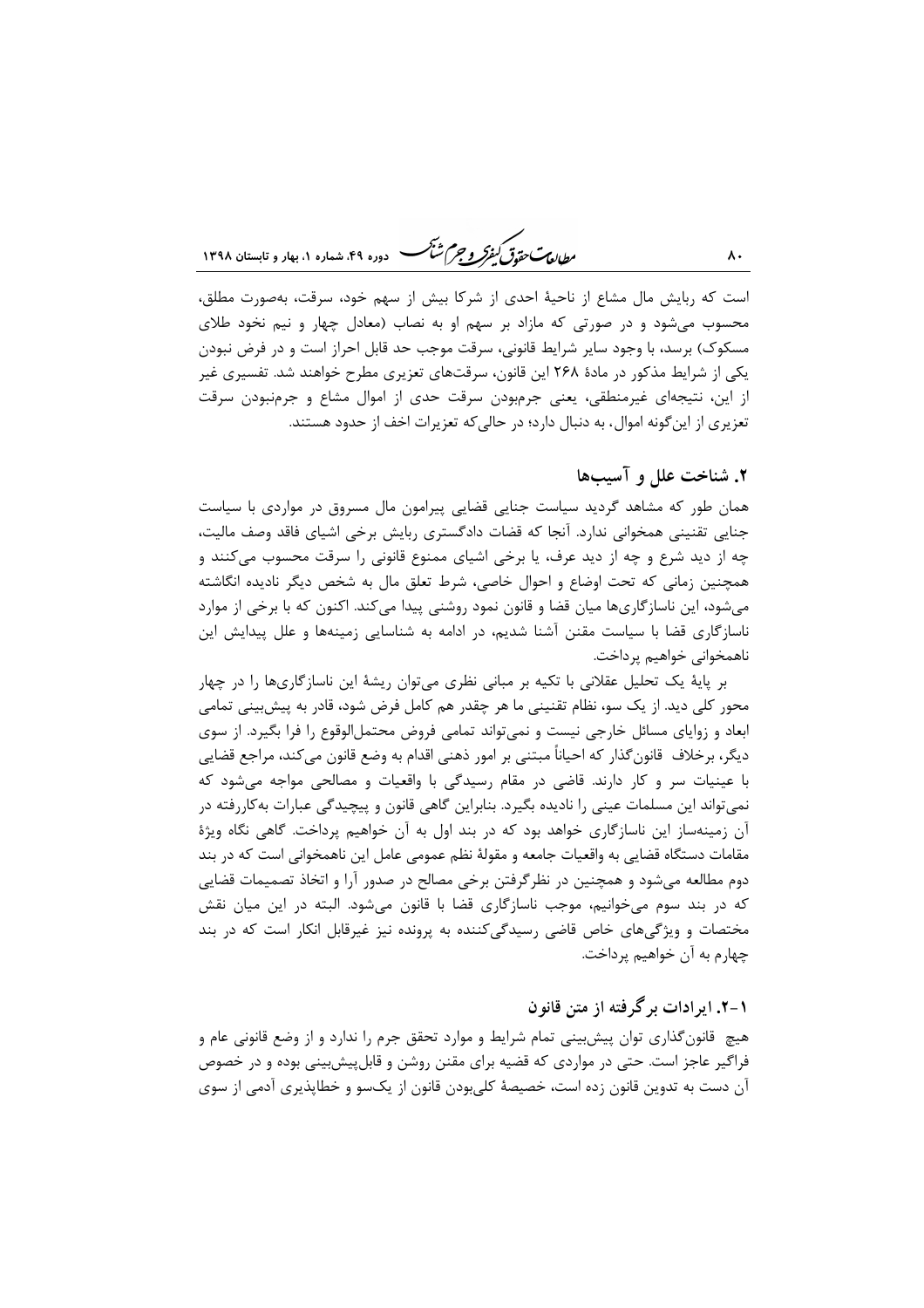دیگر، سبب بروز ابهام و تعارض در قانون میشود. عبارتهای قانون نیز گاهی برای فهماندن مقصود رسا نیست و نسبت به پارهای از فروع مجمل باقی میماند (امیدی، ۱۳۹۴: ۲۱). همچنان که محدودیتهای قانون گذاری و احاطهنداشتن مقنن بر تمامی مسائل نیز به سکوت قانون در مواردی منجر خواهد شد. به این ایرادات، قابل|جرانبودن یک مقرره به جهت فراهمنبودن ساختارها و امکانات انسانی و مادی آن نیز اضافه میشود.

به جهت ضرورت صدور حکم و برای حل چنین مشکلاتی، علمای حقوق و دادرسان به سوی تفسیر قانون شتافته، تا به مراد اصلی ِ قانونِگذار و مدلول اصلی الفاظ دست یابند. قانون با تفسیرشدن، راههای تازهای به درون جامعه پیدا میکند. تفسیر قضایی، موارد و مصادیق مشمول حکم قانون را معرفی میکند و اهمیت این مسئله بهویژه در امور کیفری غیرقابلتردید است. رویهٔ قضايي با مداخلهٔ خود و تفسير قانون، منشأ ايجاد قاعدههاي قضايي و الزامات قانوني ميﮔردد (ممان: ۴۶) و حتی فراتر از این، تفسیر قضایی گاهی مقنن را چنان تحت تأثیر قرار میدهد که به هنگام اصلاح و بازنگری قانون، ناگزیر از انعکاس مفاد تفسیرها در مصوبات جدید می شود.

مسئلهٔ قابل تأمل اینجاست که اگرچه گرایش به تبعیت محض از ارادهٔ قانون گذار، گرایشی غالب میان قضات است، تفسیر مقامات قضایی ممکن است متفاوت باشد؛ در حالی که حقیقت قانون یکی است و مقنن در زمان تصویب قانون، در مقام بیان امر یا نهی واحدی بوده است. هرچند در نظامهای حقوقی معاصر، قاضی تنها مجری بیچونوچرای قانون نیست و این مقام قضایی است که به كالبد قانون روح مى دمد و از آن معنا مى گيرد؛ منتها بر پايهٔ اصل تفكيک قوا، پارلمان يگانه مرجع صالح برای قانونگذاری است و هیچ مرجع دیگری از جمله قوهٔ قضائیه چنین صلاحیتی ندارد (بکاریا، ۱۳۸۵: ۴۴). لذا مطلوب آن است که تدوین و تصویب قانون از سوی مقنن بهگونهای باشد که تفسیر آن با کمترین مشکل همراه باشد و حدود و ثغور موضوع روشن بوده و در نتیجه حداقل میزان دخالت قاضی را در پی داشته باشد.

مهمترین و مؤثرترین منشأ و زمینهٔ ایجاد ناهمخوانی قضا با قانون در بخشهای اشارهشده، همین تفسیرپذیری قوانین است. ارائهندادن تعریف مشخصی از «مال» بهعنوان موضوع جرائم مالی توسط حقوق کیفری ماهوی و تعیین نوع رابطهٔ آن با مفهوم مال در شرع و حقوق مدنی، اجمال و پیچیدگی مفهوم «ربایش» بهعنوان رفتار مادی بزه سرقت و مرز آن با افعالی همچون «بردن» و «پیداکردن»، سکوت قانون در خصوص حدود مسئولیت کیفری شخص تصاحبکنندهٔ اموال گمشده و دايرهٔ مفهومي لقطه و همچنين ابهام در محسوبکردن پلاک خودرو بهعنوان لوازم قانوني مبيع از جمله بزنگاههای مستلزم تفسیر قضایی در چارچوب بحث این مقاله هستند که اغلب منجر به فاصله گرفتن قضا از هدف و غايت مقنن شدهاند.

## ۲-۲. نظم عمومی؛ به مثابهٔ پیشفرض ذهنی قاضی کیفری

با وجود استعمال متعدد واژهٔ نظم عمومی در ادبیات حقوقی، مفهوم و کیفیت و تعیین مصادیق آن بهلحاظ انتزاعی بودن این اصطلاح دشوار است. از یک طرف، مفهوم نظم عمومی به دلیل آنکه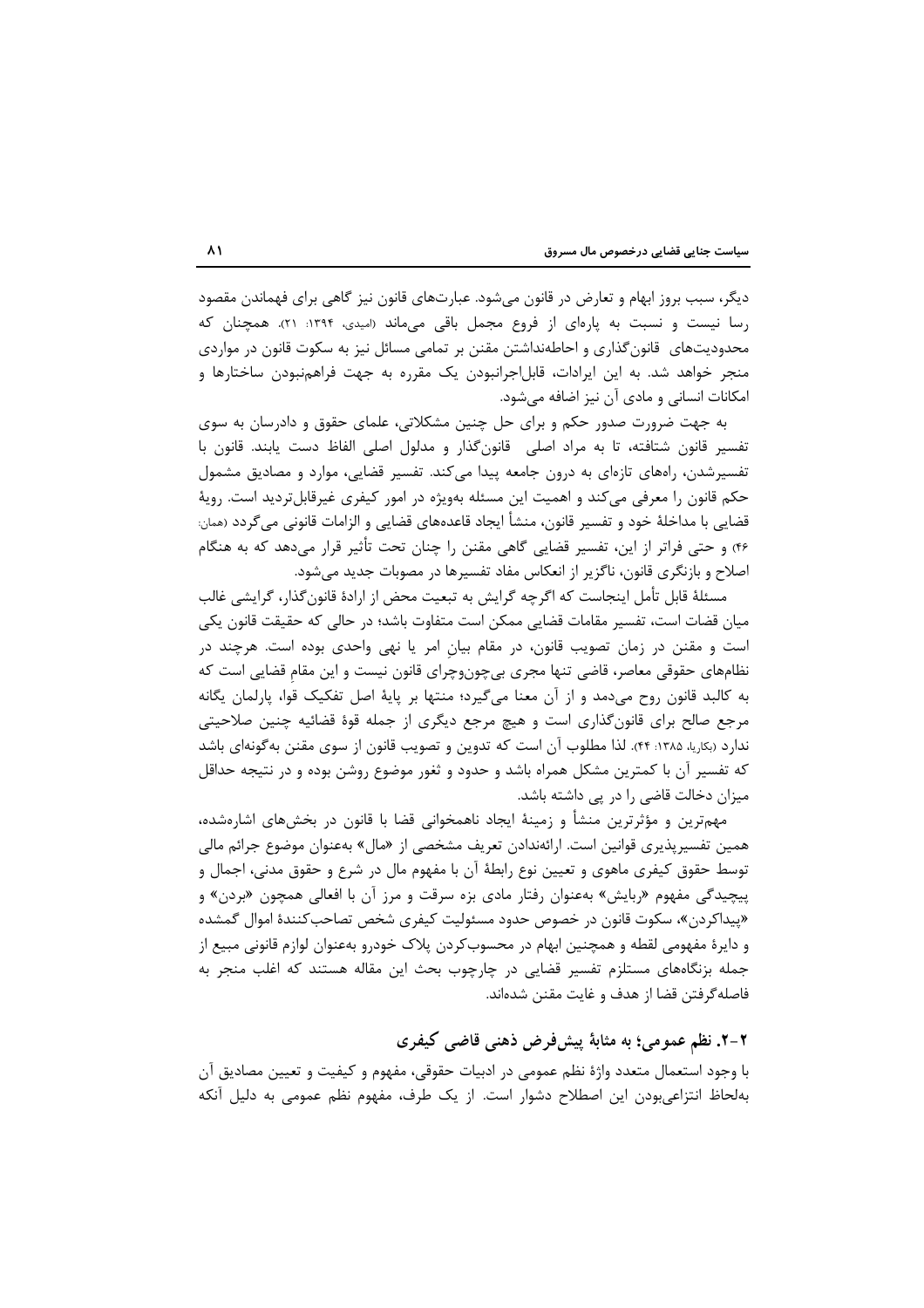ر<br>را داد<del>یم تحقیقی کفرکر و جرم شنگ ه</del> دوده ۴۹، شعاره ۱، بعاد و تابستان ۱۳۹۸

مسئلهای مرتبط با اخلاق، سیاست، اقتصاد و مبانی تمدن حاکم بر یک کشور است و این امور از جامعهای به جامعهٔ دیگر متفاوت هستند، از ابهام برخوردار است و از طرفی دیگر، نهادهای مهم عدالت کیفری یعنی مقنن، پلیس، دادسرا و دادگاه در تمام فرآیندهای جرمانگاری، پیگرد، تحقیق و دادرسی از نظم عمومی استفاده می کنند و هر یک پنداشت خاصی از آن دارند.

در يک تعريف مختصر مي توان نظم عمومي را مجموعهٔ قواعد مربوط به حسن جريان امور راجع به ادارهٔ کشور و حفظ امنیت و اخلاق دانست که تجاوز به آنها ممنوع است. مؤلفههای تشکیلدهندهٔ نظم عمومی در هر نظام حقوقی بر ارزشهای خاص مقبول آن جامعه ابتنا یافته است (كاتوزيان، ١٣٨۵، (ب): ٣۶٧). جهت حفظ نظم عمومي، علاوه بر لزوم رعايت قواعد از سوى شهروندان، ايفاي وظيفه از ناحيهٔ قضا و قانون در اين خصوص بسيار اهميت دارد. با توجه به ارتباط نزديک مسائل جزایی با مقولهٔ نظم و امنیت عمومی جامعه، نقش دادرسان کیفری در حمایت از نظم عمومے انکا,نایذیر است.

همان طور که مشاهده شد در بعضی از آرای قضایی ربودن اشیای فاقد مالیت همچون سگ تزیینی و مواد مخدر، مداخلهٔ شریک در مال مشاع و همچنین سرقت پلاک خودروی فروختهشده را سرقت محسوب نموده و این رویکرد به واسطهٔ تکیه بر مفهوم نظم عمومی و اخلال ایجادشده در آن بهلحاظ وقوع چنین افعالی است. تردیدی نیست که توجه به این مفهوم بنیادی در قضاوت، امری مطلوب و ضروری است. ولی باید حدود و موازین راجع به نظم عمومی به میزانی که ممکن است در قوانین تبیین شود؛ چه اینکه تمسک به این مفهوم موسع و متغیر میتواند بعضاً حقوق شهروندان و اصل قانونیبودن جرم و مجازات را در معرض تضییع قرار دهد.

## ۳-۲. مصلحت گرایی

مصلحتاندیشی، سیاست خاصی است که امکان سنجش سودمندی واکنشهای جزایی را از طرف دادرسان فراهم میسازد. مصلحتگرایی که می تواند تمامی مراحل فرآیند رسیدگیهای جزایی را شامل شود، جزمیت مواد قانونی بر تصمیمات قضات را متزلزل خواهد ساخت (صادقی، ۱۳۷۷: ۵۹) و بر این اساس در مواردی که عوامل و شرایط مختلف حاکم بر پرونده، دلالت بر ضرورت یا عدم ضرورت اعمال کیفر داشته باشند، مقامات جزایی با تمسک به تدابیر و تمهیداتی نسبت به موضوع انعطاف نشان مے دھند.

تردیدی نیست که گاهی موقعیتهایی پیش میآید که رعایت مصالح عمومی و طرفین پرونده مستلزم اغماض در برخی امور است؛ ولی این تسامح باید در چهارچوب قانون و اختیارات نهادهایی صورت پذیرد که توسط قوهٔ قانون گذاری تعریف و تعبیه شدهاند؛ وگرنه این رویکرد، اگرچه قضاوت را به حرکتی پویا و فعال تبدیل میکند، میتواند ناقض مقررات لازمالاجرا باشد و دخالت در اموری قلمداد شود که خارج از صلاحیت مقامات قضایی است (بکاریا، همان: ۴۴). مقررات جزایی که در زمرهٔ قواعد آمره هستند، از مصوبات قوهٔ مقننه بوده و مراجع قضایی مکلف به تبعیت از آنها هستند. از

 $\lambda$ ۲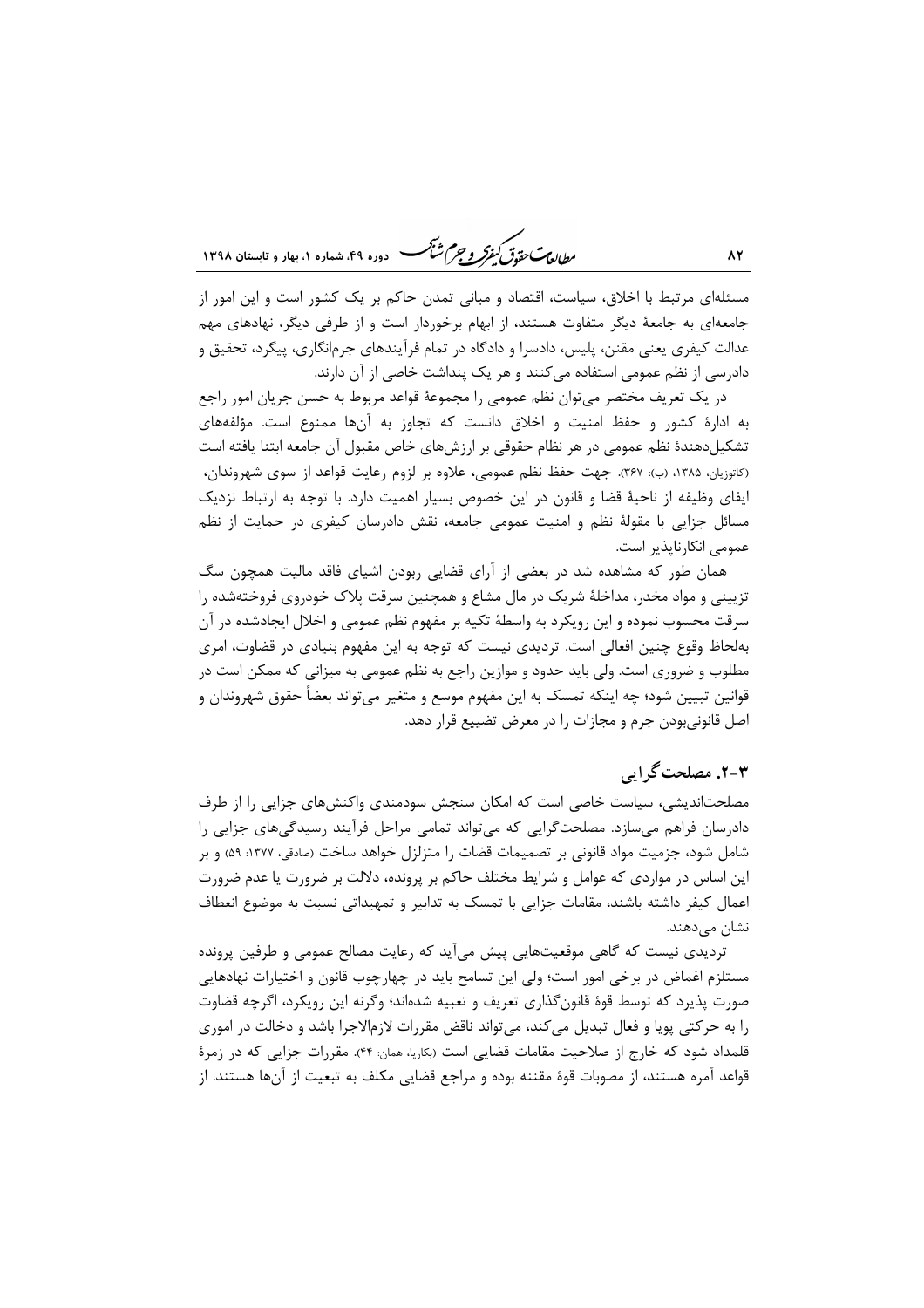دیدگاه حقوقی زمانی مصالح جمعی و فردی تأمین میشود که قانون محور امور قرار گیرد (دهقان،  $1971: 777.$ 

یکی از علل و عوامل مؤثر بر ناسازگاری قضا با قانون، مصلحتسنجی مقام قضایی در برخی موارد است. وقتی مصادیق لقطه توسعه می بابد یا ربایش پلاک خودرو و سگ تزیینی با وجود عدم شناسایی وصف مالیت برای آن، سرقت محسوب میشوند، مصالح فرد و بعضاً عموم جامعه در تصميم گيري قضايي نقشآفريني داشتهاند. بهلحاظ مفهوم گستردهٔ مصلحت، حتىالامكان بايد از استفادهٔ آن خودداری کرد و در صورت استفاده، به طور صریح به تبیین و تعیین مصداق آن پرداخته شود تا از اعمال سلیقه به وسیلهٔ قضاوت جلوگیری به عمل آید؛ ولی این نکته هم قابل توجه است که وقتی در یک نظام حقوقی، فرآیند تصویب قوانین بهنحو دقیق انجام شود، به این مفهوم که مصادیق و مصالح دیگر نیز رعایت شوند، دیگر مجالی برای مصلحتگزینی در مرحلهٔ قضا فراهم نخواهد شد.

# ۴-۲. ویژگیهای شخصی مقام قضایی

افراد جامعه بهلحاظ فردى و اجتماعي همانند يكديگر نيستند. وجود فرهنگـها، عقايد، آدابورسوم و شدتوضعف اعتقادات، سبب تفاوت انسانها و بهتبع آن تفاوت در افكار و انديشهٔ آنان است. مختصات شخصیتی و اخلاقی هر قاضی کیفری، فرآیند رشد و محیط مؤثر بر آن، سطح علمی و دانش قضایی وی، آگاهی و تسلط او بر چرایی و هدف مجازاتها، طرز تفکر و تلقی وی از نقش و وظيفهٔ اجتماعي خويش و حتى سابقهٔ بزەديدگي قاضي يا خانوادهٔ او ميتواند بر نگاه قاضي به قانون و نحوهٔ برداشت و تفسیر وی تأثیر گذار باشد.

زمانی که قاضی بنا به ویژگیهای شخصیتی و محیط پرورش علمی خود، نقش قضا را محدود به اجرای ظاهر یا هدف قانون نداند و برای خود وظیفهٔ فعال و سازنده بر مبنای نیازها و خواستههای معقول اجتماعی قائل باشد و صرف نظر از اینکه منظور ظاهری یا حتی واقعی قانون گذار چه بوده است، بکوشد مقررات را بر پایهٔ منطق نیازهای متغیر اجتماعی تفسیر کند و در عمل به نوعي مهندسي اجتماعي بيردازد (صانعي، ١٣٨١: ٤١٩)، شاهد فاصلهٔ قضا از قانون، خواه مطلوب و خواه نامطلوب هستيم.

# نتىحەگىرى

سیاست جنایی، یک مفهوم عام و کلی است که علوم بسیاری را در راستای نیل به اهداف خود به خدمت میگیرد و با سازمانهای متعددی جهت اجرا و اعمال تدابیر خود در ارتباط است. در این میان سیاست جنایی تقنینی و قضایی نقش عمده و اساسی در تشکیل سیاست جنایی یک کشور ايفا مي كنند. مطالعهٔ سياست قضايي در خصوص جرائمي همچون سرقت از اين نظر واجد اهميت است که امکان ارزیابی سیاست جنایی حاکم و شناسایی آسیبهای موجود را در راستای بهبود و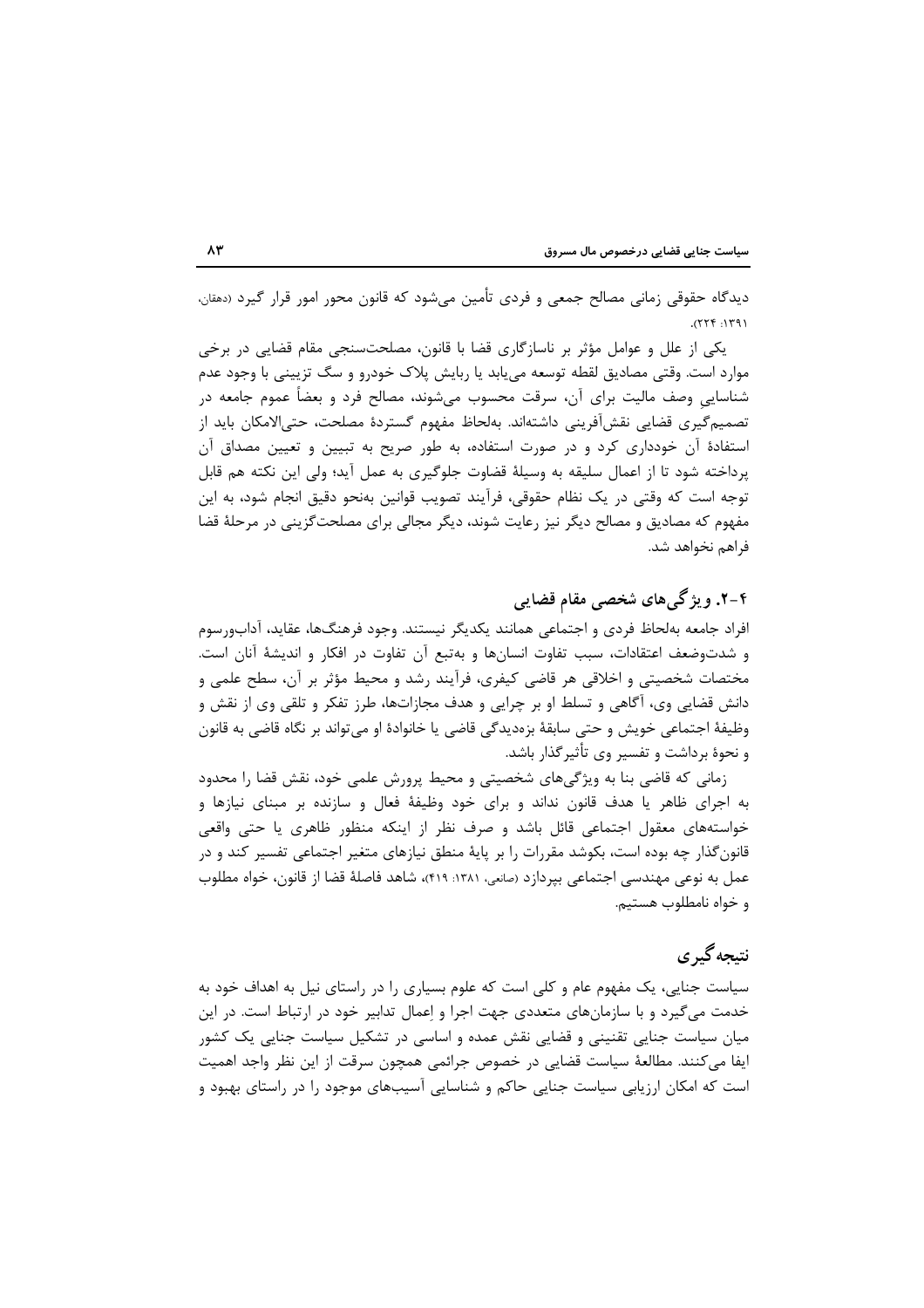ر ای<del>د آن</del> به دست به دست به دوده ۴۹ شهاره ۱، بعاد و قابستان ۱۳۹۸

ارتقای آن فراهم می آورد؛ چراکه موفقیت و اجرای مطلوب قوانین جزایی در گرو همسویی رویکرد دستگاه قضایی با خواسته و اهداف سیاست جنایی مقنن است.

ترسيم سياست جنايي اصولي و صحيح توسط قانون گذار و همراهي كامل قضات با ارادهٔ مقنن، راه مقابله با سرقت را هموار میسازد. طبیعی است که اگر این همسویی بین مراجع تقنینی و قضایی وجود نداشته باشد یا متزلزل شود، امر مقابله با این جرم مختل شده و از مسیر مدنظر خارج خواهد شد. در پژوهش حاضر مشاهده شد که سیاست جنایی قضایی در خصوص مال مسروق تا چه میزان از سیاست جنایی تقنینی فاصله دارد. هدف قانونگذار در این جرم، حفاظت از حق مالکیت است و اشیایی که از منظر حقوق مدنی فاقد وصف مالیت هستند و نمی توانند موضوع حق شخصی و در نتیجه در دایرهٔ معاملات اشخاص قرار گیرند، از موضوع جرم سرقت خارج هستند. از منظر قانون برای تحقق این بزه باید شخصی غیر از مرتکب، حق مالکانهای در مال موضوع رفتار داشته ىاشد.

در مقابل، تصمیمات قضایی و سیاست اتخاذی از ناحیهٔ دستگاه قضا نشان از توسعهٔ موضوع جرم سرقت به اشیایی دارد که در نزد شرع یا قانون و حتی گاهی از نظر عرف جامعه مالیت ندارند و حق مالکیتی برای متصرف آنها به رسمیت شناخته نشده است. ملاحظه شد با وجود مالیتنداشتن شرعی سگ&ای تزیینی، مالیتنداشتن قانونی مواد مخدر و همچنین عدم مالیت عرفی پلاک انتظامی خودرو، ربایش این اشیا تحت عنوان سرقت، مورد تعقیب و محاکمه قرار می گیرد. و از سوی دیگر، قضات در تحقیق پیرامون شرط تعلق مال به غیر تسامح نشان میدهند. گاهی با وجود آنکه مال موضوع رفتار از حیطهٔ تصرف صاحب آن خارج نیست و تصور مالک برای آن ولو بهصورت مجهول وجود داشته است، با بهكاربردن احكام لقطه، تطبيق بزه سرقت بر عمل ارتکابی را صحیح ندانسته و در جای دیگری که شخصی غیر از مرتکب در شیء مسروقه حق مالی نداشته است، بنا به ملاحظاتی، ارکان این جرم را احراز کردهاند.

اگرچه مراجع قضایی در عمل مجری قانون هستند، از یک طرف مقنن در برخی موارد صرفاً به تبیین اصول و مبانی نظام کیفری می پردازد و محدودیتهای موجود در مسیر قانون گذاری، ابهام و اجمال یا سکوت قانون را در پی دارد و از طرف دیگر تطبیق مقررات بر مصادیق خارجی آن به قاضی واگذار شده است تا با تفسیر قضایی به الفاظ خشک قانون روح ببخشد. این موضوع که قاضی در پرتو چه اندیشهای و با تأثیرپذیری از چه عواملی، قانون را برداشت و اعمال میکند، اینکه وی به واقعیات جامعه و ملاحظات اجتماعی و اقتصادی نظر دارد یا خیر، اهمیت بسزایی پیدا می کند. در حالي كه هدف مقنن در وضع يک مقرره٬ واحد است و ارادهٔ او در اجراي كامل قانون كيفري توسط دستگاه عدالت کیفری نمایان می شود، گاهی عوامل فراقانونی نقش پررنگتری نسبت به معیارهای قانونی در فهم قضات از قانون ایفا میکنند. این عوامل که نامعین هستند، به فضای رسیدگی و مراجع و نیروهای پیرامونی ارتباط پیدا میکنند.

بدون شک صراحت، جامعیت و مانعیت قوانین و برگزاری نشستهای قضایی و دورههای آموزشی جهت وحدتبخشیدن به عملکرد مراجع قضایی در این موضوع و ارجاع پروندهها بهصورت

۸۴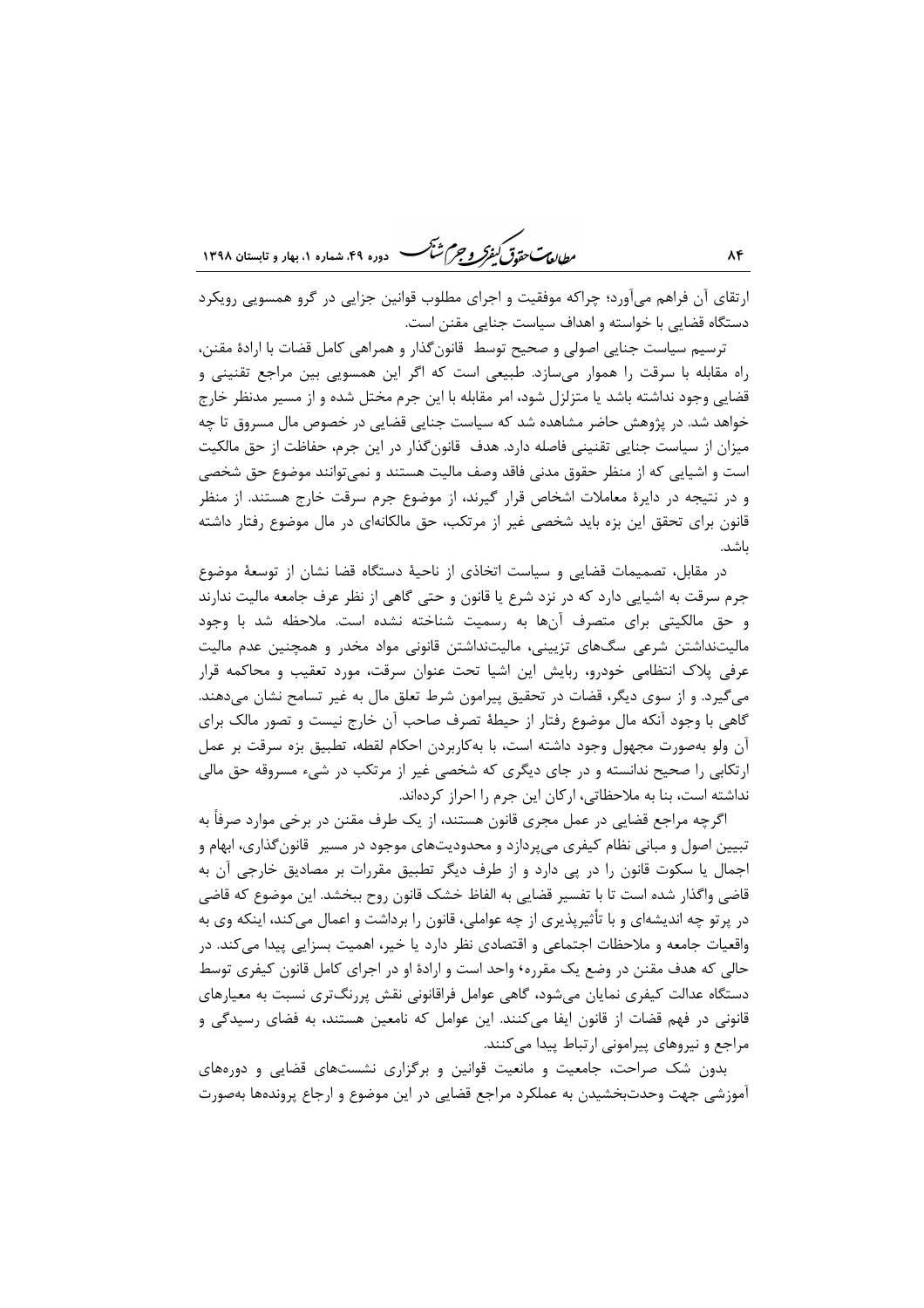تخصصی، می تواند در همسوشدن سیاست جنایی قضایی و تقنینی و رسیدن به مطلوب مؤثر باشد. برای حرکت به سمت یک سیاست جنایی منسجم و مقتدر باید به اصلاح قوانین از طریق ارائهٔ لوایح قضایی در قالب کمیسیونهای خاص و با استفاده از نظرات قضات جهت عینیتبخشیدن هرچه بیشتر مقررات و مطابقت آنها با نیازهای روز جامعه همت گماشت؛ همان گونه که رویکرد دستگاه قضایی پیرامون امکان تحقق جرم سرقت در اموال مشاع با تصویب قانون مجازات اسلامی در سال ۱۳۹۲ منجر به تغییر سیاست جنایی تقنینی گردید.

### منابع

- ١. السنهوري، عبدالرزاق (١٩۶٧)، **الوسيط في شرح القانون المدني الجديد**، ج ٨، قاهره، دارالنهضه العربيه.
- ۲. امام، محمدرضا؛ جبلی، حمید (۱۳۸۸)، *تأملی بر مالیت کلاب در فقه امامیه*، فصلنامه فقه و مبانی حقوق اسلامی، دورهٔ ۴۲، ش ۱، صفحات ۶۹ تا ۸۷.
	- ۳. امیدی، جلیل (۱۳۹۴)، **تفسیر قانون در حقوق جزا**، چاپ اول، تهران، نشر مخاطب.
	- ۴. انصاری، باقر (۱۳۹۳)، **نقش قاضی در تحول نظام حقوقی**، چاپ اول، تهران، نشر میزان.
	- ۵. بکاریا، سزار (۱۳۸۵)، **رساله جرایم و مجازاتها**، برگردان محمدعلی اردبیلی، چاپ پنجم، تهران، نشر میزان.
		- ۶. جعفری لنگرودی، محمدجعفر (۱۳۸۵)، **ترمینولوژی حقوق**، چاپ شانزدهم، تهران، انتشارات گنج دانش.
			- ۷. جعفری لنگرودی، محمدجعفر (۱۳۷۶)، **حقوق اموال**، چاپ چهارم، تهران، انتشارات گنج دانش.
- ۸. حسینی، سیدمحمد (۱۳۸۳)<mark>، سیاست جنایی در اسلام و در جمهوری اسلامی ایران</mark>، چاپ اول، تهران، سمت و انتشارات دانشگاه تهران.
	- ۹. حلبي، ابن زهره (۱۴۱۷ هـ ق)، **غنيهالنزوع،** چاپ اول، قم، موسسه امام صادق (ع).
	- ۱۰. حیاتی، علیعباس (۱۳۸۹)، **حقوق مدنی: اموال و مالکیت**، چاپ پنجم، تهران، نشر میزان.
	- ١١. خوئي، سيدابوالقاسم (١۴٢٢هـ ق)، **مباني تكملهالمنهاج**، چاپ اول، قم، موسسه احياء الآثار.
- ۱۲. دلماس-مارتی، میری (۱۳۹۳)، **نظامهای بزرگ سیاست جنایی**، برگردان علیحسین نجفی ابرندآبادی، چاپ دوم، تهران، نشر ميزان.
	- ۱۳. دهقان، حمید (۱۳۹۱)، **جایگاه مصلحت در قانونگذاری کیفری ایران،** چاپ اول، قم، بوستان کتاب قم.
	- ۱۴. شهیدی، مهدی (۱۳۶۵)، *وضعیت حقوقی تصرفات شریک در مال مشاع،* فصلنامه حق، شماره ۶، صفحات ۱۳۱ تا ۱۳۹.
- ۱۵. صادقی، محمدهادی؛ امامی، محمد (۱۳۷۷)، *مصلحتگرایی در دادرسیهای کیفری*، مجله حقوقی دادگستری، شماره ۲۳، صفحات ۵۷ تا ۹۶.
	- ۱۶. صانعی، پرویز (۱۳۸۱)، حقوق و اجتماع، چاپ اول، تهران، طرح نو.
	- ۱۷. قیاسی، جلالالدین (۱۳۸۵)، **مبانی سیاست جنایی حکومت اسلامی**، چاپ اول، قم، پژوهشگاه علوم و فرهنگ اسلامی.
		- ۱۸. کاتوزیان، ناصر (۱۳۸۵) (الف)، **دوره مقدماتی حقوق مدنی: اموال و مالکیت**، چاپ یازدهم، تهران، نشر میزان.
- ۱۹. کاتوزیان، ناصر (۱۳۸۵) (ب)، *سهم عدالت در تفسیر قضایی*، مجله دانشکده حقوق و علوم سیاسی، شماره ۷۲، صفحات ۳۶۱ تا  $\mathbf{r}$ 
	- ۲۰. کاتوزیان، ناصر (۱۳۸۶)، **الزامهای خارج از قرارداد (ضمان قهری**)، تهران، انتشارات دانشگاه تهران.
- ۲۱. لازرژ، کریستین (۱۳۸۵)، **در آمدی بر سیاست جنایی**، برگردان علیحسین نجفی ابرندآبادی، چاپ پنجم، تهران، نشر میزان.
- ۲۲. لنكراني، محمدفاضل (۱۳۹۰)، <mark>تفصيل الشريعه في شرح تحريرالوسيله؛ كتاب الديات</mark>، قم، مركز فقهي ائمه اطهار(ع).
- ۲۳. لواسور، ژرژ (۱۳۷۱)، *سیاست جنایی*، برگردان علیحسین نجفی ابرندآبادی، تحقیقات حقوقی، شمارههای ۱۱ و ۱۲، صفحات ۳۹۵ تا ۴۳۶.
- ۲۴. منصورآبادی، عباس (۱۳۸۲)، *موضوع جرم در باب جرایم علیه اموال*، فصلنامه حقوق خصوصی، دوره ۱، شماره ۴، صفحات ۱۰۳  $1571$ 
	- ۲۵. موسوىخمينى، سيد روحالله (۱۳۸۵)، **المكاسب المحرمه**، تهران، موسسه تنظيم و نشر آثار امام خمينى (ره).